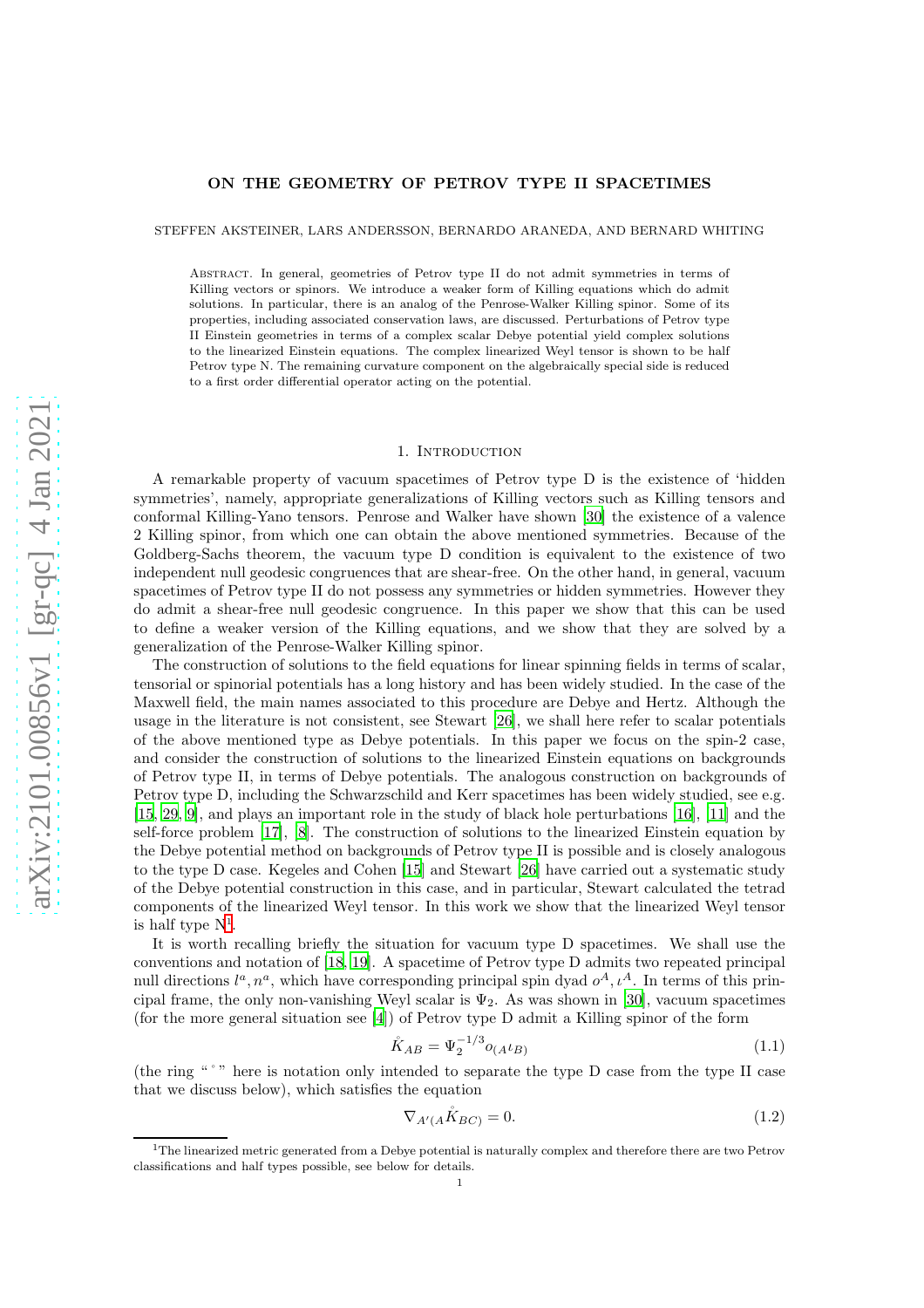Different kinds of symmetries are associated to the object [\(1.1\)](#page-0-1), see [\[12\]](#page-19-11), [\[19,](#page-19-10) Section 6.7]. In particular in vacuum, the vector field defined by

$$
\mathring{\xi}_{AA'} = \nabla^B{}_{A'} \mathring{K}_{AB} \tag{1.3}
$$

is a Killing vector,  $\nabla_{(a}\hat{\xi}_{b)}=0$ . In the Kerr-NUT class, from [\(1.1\)](#page-0-1) one can also construct a Killing tensor  $H_{ab}$  and a second Killing vector  $\eta_a = H_{ab}\dot{\xi}^b$ , see [\[12\]](#page-19-11) for details.

Consider an Einstein spacetime, i.e. the Einstein tensor being proportional to the metric or equivalently vacuum with cosmological constant, of Petrov type II. By [\[13](#page-19-12)], a spacetime with a Killing spinor of valence 2, cf. eq.  $(1.2)$ , has Weyl tensor of type D, N or O, so a type II geometry does not admit a Killing spinor of valence 2. Instead, we prove in section [3](#page-5-0) below:

**Theorem 1.** Let  $(\mathcal{M}, q_{ab})$  be a real Einstein spacetime of Petrov type II, and let  $o_A, \iota_A$  be a spin dyad, such that  $o_A$  is a repeated principal spinor. Let  $\Psi_i$  be the corresponding Weyl scalars. Define

$$
K_{AB} = \Psi_2^{-1/3} o_{(A^t B)} - \frac{1}{3} \Psi_2^{-4/3} \Psi_3 o_A o_B,
$$
\n(1.4)

$$
\xi_{AA'} = \nabla^B{}_{A'} K_{AB}.\tag{1.5}
$$

Then

(1)  $K_{AB}$  solves the "projected" Killing spinor equation

<span id="page-1-3"></span><span id="page-1-2"></span><span id="page-1-1"></span>
$$
o^A \nabla_{A'(A} K_{BC)} = 0. \tag{1.6}
$$

(2)  $\xi_{AA'}$  solves the "projected" Killing equation

$$
o^{A}(\nabla_{AA'}\xi_{BB'} + \nabla_{BB'}\xi_{AA'}) = 0.
$$
\n(1.7)

Now, the Debye potential construction produces complex solutions to the linearized Einstein equations, which leads to the possibility of having "half types" for the Weyl tensor. Recall first that in a real, four-dimensional orientable manifold with a metric of Lorentzian signature, the Hodge star operator \* acting on 2-forms satisfies  $*^2 = -1$ , thus it has eigenvalues  $\pm i$ . As a consequence, the eigenspaces of ∗ are complex, i.e. a self-dual (SD) or anti-self-dual (ASD) 2 form is necessarily complex. Any real 2-form can be written as the sum of a SD part and an ASD part, and these pieces are complex conjugates of each other. Since the Weyl tensor  $C_{abcd}$ can be regarded as a tensor-valued 2-form, a similaRózgar discussion applies to it. Namely,  $C_{abcd}$ can be written as the sum of a SD piece  $C_{abcd}^+$  and an ASD piece  $C_{abcd}^-$ , where  $C_{abcd}^+$  and  $C_{abcd}^$ are complex conjugates of each other. In spinor terms (see section [2](#page-3-0) for notation and details), these are  $C_{abcd}^- = \Psi_{ABCD} \bar{\epsilon}_{A'B'} \bar{\epsilon}_{C'D'}$  and  $C_{abcd}^+ = \bar{\Psi}_{A'B'C'D'} \epsilon_{AB} \epsilon_{CD}$ , where  $\Psi_{ABCD}$  is the Weyl curvature spinor, see [\[18](#page-19-9), Section 4.6].

On the other hand, if the spacetime metric is complex, the above decomposition still holds, but the pieces  $C_{abcd}^+$  and  $C_{abcd}^-$  are now independent entities, so one has two independent Weyl spinors  $\Psi_{ABCD}$  and  $\tilde{\Psi}_{A'B'C'D'}$ , see [\[19](#page-19-10), Section 6.9]. In particular, the Petrov types of  $\Psi_{ABCD}$ and  $\tilde{\Psi}_{A'B'C'D'}$  are independent; for example, one part may be algebraically special while the other one is algebraically general<sup>[2](#page-1-0)</sup>. This also applies to linearized gravity, where even if the background metric is real, a complex perturbation will in general have independent SD and ASD linearized curvatures. In what follows we denote the SD and ASD linearized curvature spinors for a complex perturbation by  $\tilde{\Psi}_{A'B'C'D'}$  and  $\dot{\Psi}_{ABCD}$  respectively, see section [2](#page-3-0) for details.

We shall make use of the Geroch-Held-Penrose (GHP) formalism [\[10](#page-19-13)]. For algebraically special spacetimes, the method of adjoint operators introduced by Wald in [\[29](#page-19-3)] (see section [4](#page-10-0) for a brief review) can be used to show that if a scalar field  $\chi$  of GHP weight  $\{-4,0\}$  solves the Debye equation

$$
\left(\left(\mathbf{b}' - \bar{\rho}'\right)\left(\mathbf{b} + 3\rho\right) - \left(\eth' - \bar{\tau}\right)\left(\eth + 3\tau\right) - 3\Psi_2\right)\chi = 0,\tag{1.8}
$$

then the complex tensor field  $h_{ab} = \mathcal{S}^{\dagger}(\chi)_{ab}$ , where  $\mathcal{S}^{\dagger}$  is the adjoint of the operator S defined in eq. [\(4.2a\)](#page-11-0) below, is a solution to the linearized Einstein vacuum equations (possibly with cosmological constant). For perturbations of vacuum type D spacetimes, it was shown in [\[15\]](#page-19-2)

<span id="page-1-0"></span><sup>&</sup>lt;sup>2</sup>Note however that due to results by Rózga [\[23\]](#page-19-14), in order for a complex 4-dimensional spacetime to admit a real, Lorentzian slice, the algebraic type of  $\Psi_{ABCD}$  and  $\tilde{\Psi}_{ABCD}$  must be the same. See also [\[31](#page-19-15)].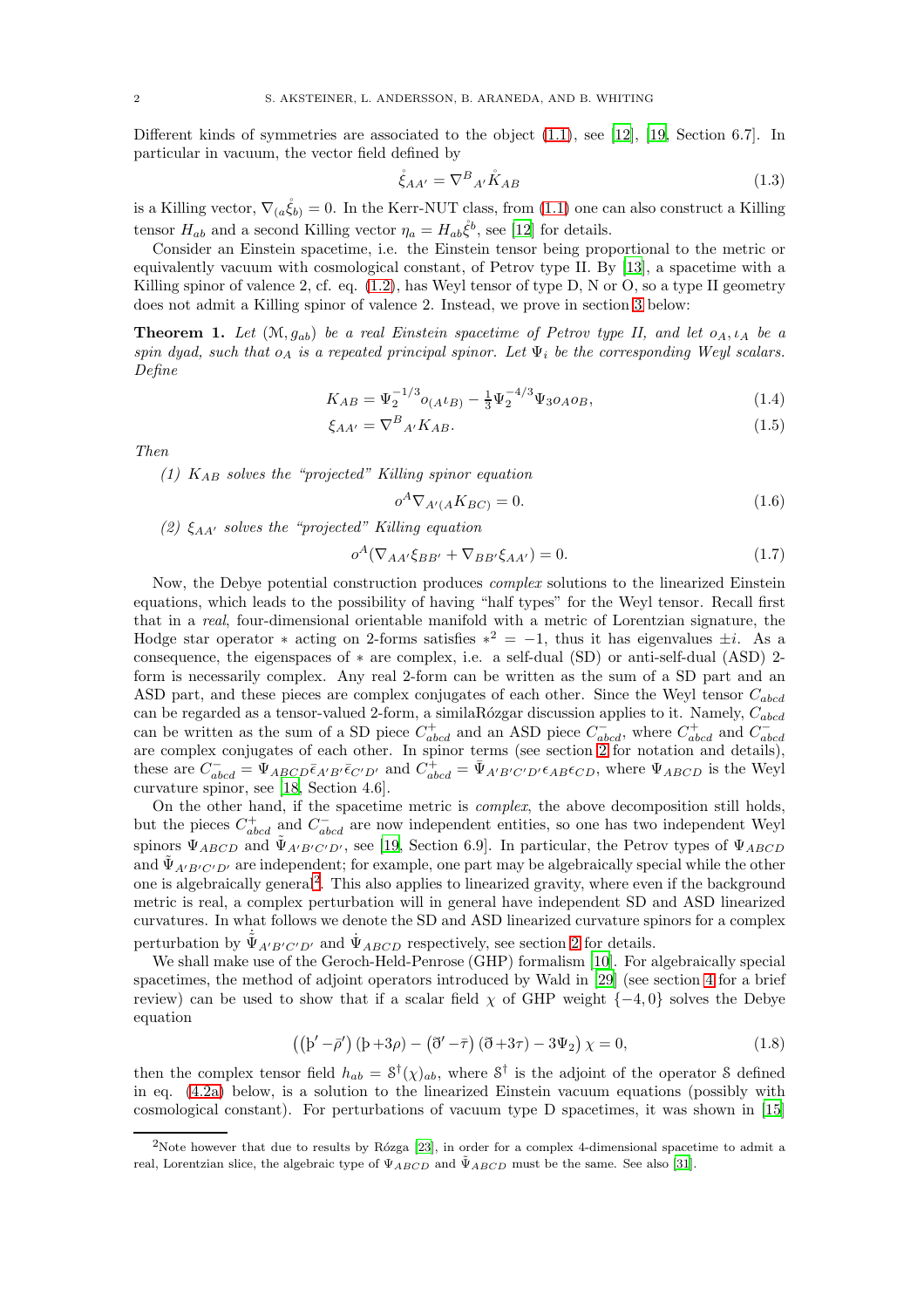<span id="page-2-0"></span>
$$
\dot{\Psi}_{ABCD} = o_A o_B o_C o_D \dot{\Psi}_4,\tag{1.9}
$$

whereas the SD linearized Weyl spinor may be algebraically general.

Furthermore, while the linearized Weyl scalars associated to a Debye potential  $\hat{\chi}$  are given in general by fourth order differential operators applied to  $\hat{\chi}$ , it was shown in [\[15](#page-19-2)], see also [\[3\]](#page-18-1), that the scalar field  $\Psi_4$  in [\(1.9\)](#page-2-0) is given by the simple expression,

<span id="page-2-1"></span>
$$
\dot{\Psi}_4 = c\mathcal{L}_{\xi}\mathring{\chi},\tag{1.10}
$$

with (possibly complex) constant c. Here,  $\mathcal{L}_{\xi}$  is the Lie derivative along  $\dot{\xi}^a$ , which itself is given by  $(1.5)$  for the type D Killing spinor. In the Kerr spacetime,  $(1.10)$  is essentially the time derivative of  $\hat{\chi}$ , see also [\[16\]](#page-19-5). For Petrov type D, this reduction was done by Kegeles and Cohen [\[15\]](#page-19-2) for the vacuum case and by Torres del Castillo [\[27\]](#page-19-16) including a cosmological constant<sup>[3](#page-2-2)</sup>.

One may think that the remarkably simple structure  $(1.9)-(1.10)$  $(1.9)-(1.10)$  is associated to the very special symmetry properties of vacuum type D spacetimes, i.e. to the existence of the "hidden" symmetry  $(1.1)$  and the two associated isometries mentioned before. In this note we generalize these results to Petrov type II spacetimes, which in general do not possess any isometries:

<span id="page-2-4"></span>**Theorem 2.** Consider an Einstein spacetime of Petrov type II with repeated principal spinor  $o^A$ . Let  $h_{ab}$  be a complex solution to the linearized Einstein vacuum equations generated by a Debye potential  $\chi$ . Then

(1) the ASD Weyl spinor of  $h_{ab}$  is of Petrov type N,

<span id="page-2-3"></span>
$$
\dot{\Psi}_{ABCD} = o_A o_B o_C o_D \dot{\Psi}_4.
$$
\n(1.11)

(2) the non-vanishing component of  $(1.11)$  is given by

$$
\dot{\Psi}_4 = -(\Psi_2^{4/3}\xi^a\Theta_a + 3\Psi_2^2 + 6\Psi_2\Lambda)\chi.
$$
\n(1.12)

Here  $\xi^a$  is given by [\(1.5\)](#page-1-1), where  $K_{AB}$  is the projected Killing spinor [\(1.4\)](#page-1-2),  $\Theta_a$  is the GHP connection and 6Λ corresponds to the cosmological constant.

Remark 3. Upon finishing this work, we found a virtually unknown preprint by Jeffryes, [\[14](#page-19-17)], about half-algebraically special geometries and potentials for field equations. Although Theorem [2](#page-2-4) can alternatively be obtained from §8 of that work, the interpretation of the derivative in terms of a projected Killing vector has not been given there. In fact the focus of that work was on the non-linear case coupled to Yang-Mills and the relation to the situation here is quite intricate, see remark [39](#page-17-0) for further details.

In the case of linearized gravity in Minkowski spacetime, it was shown in [\[28](#page-19-18)] that real solutions of the linearized Einstein vacuum equations are in one-to-one correspondence with complex solutions with half-flat curvature, which in turn are in one-to-one correspondence with solutions of the scalar wave equation. The result of Theorem [2](#page-2-4) tells us that, while the complex metric perturbation generated by a Debye potential in a type II space is not half-flat, the linearized curvature has a simple structure since it is half type N.

For vacuum type D spacetimes, it is sometimes assumed that, up to gauge, all real solutions of the linearized Einstein vacuum equations can be obtained, locally, as the real part of a metric generated by a Debye potential; for recent advances in the Schwarzschild and Kerr cases see respectively [\[20\]](#page-19-19) and [\[11\]](#page-19-6). For the more general vacuum type II case, from these considerations we expect the result of Theorem [2](#page-2-4) to be of relevance for addressing the following conjecture:

Conjecture. All real solutions of the linearized Einstein vacuum equations on a vacuum type II background can be locally obtained, up to gauge, as the real part of the metric generated by a Debye potential.

We also point out, that Jeffryes in [\[14](#page-19-17)] made remarks supporting the validity of this conjecture.

<span id="page-2-2"></span><sup>3</sup>One of the Authors, B.W., also did this tedious computation including a cosmological constant in 1983, but did not publish it.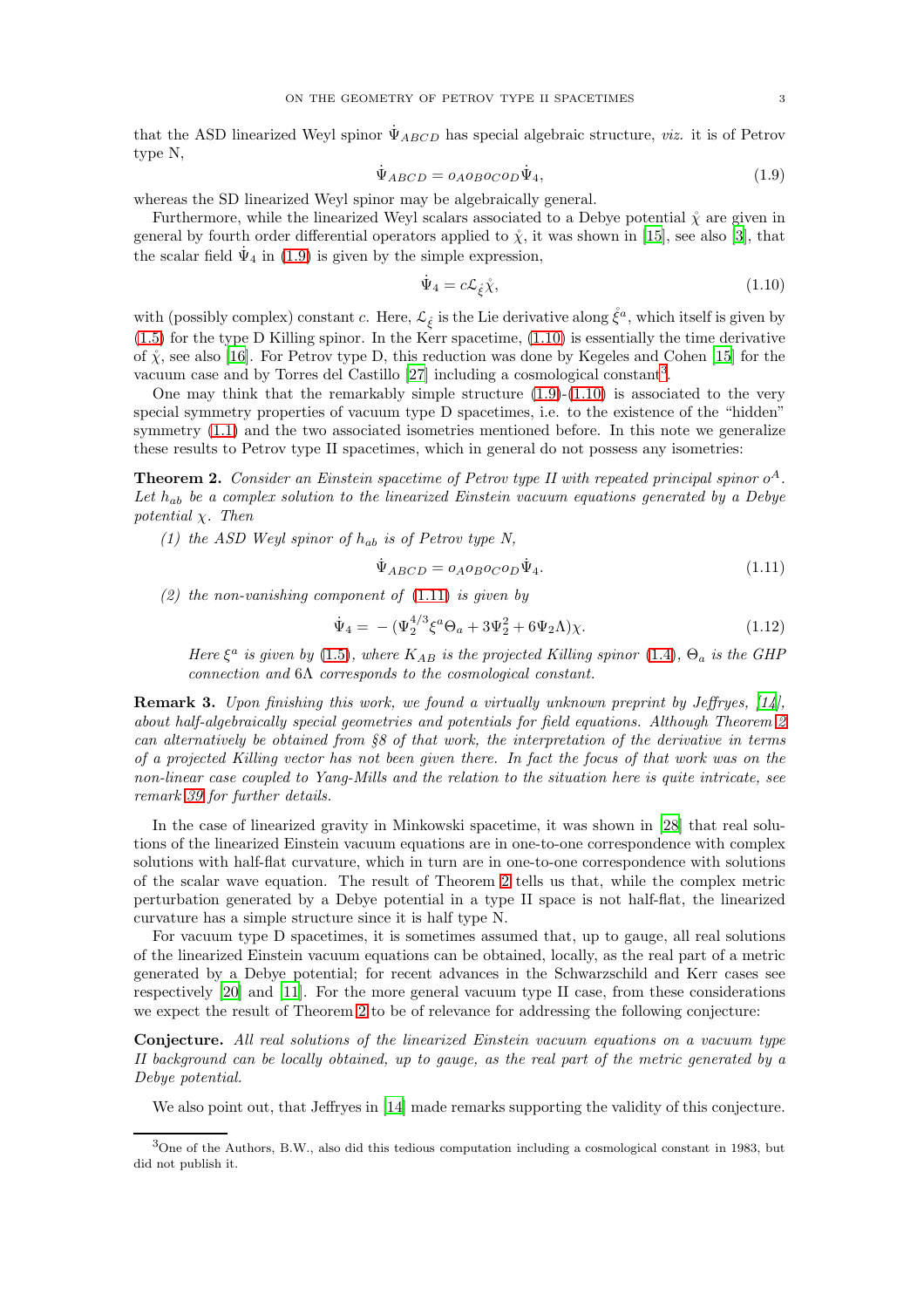Remark 4. Metrics generated from a Debye potential are always in radiation gauge. It is known that any perturbation of Petrov type II geometries can be transformed into radiation gauge, see  $|21|$ .

Theorem [2](#page-2-4) generalizes the result  $(1.9)-(1.10)$  $(1.9)-(1.10)$  in the type D case to type II. We stress that a generic type II spacetime does not possess any ordinary or hidden symmetries, but only the more general objects [\(1.4\)](#page-1-2) and [\(1.5\)](#page-1-1) introduced in this work. While it can be shown that the ordinary, valence-2 Killing spinor equation is equivalent to the real, conformal Killing-Yano equation, which is itself a generalization to differential forms of the conformal Killing equation, for the 'projected' Killing spinor equation [\(1.6\)](#page-1-3) no such equivalence exists. We will give a geometric interpretation to the origin of [\(1.6\)](#page-1-3) in terms of spinors that are parallel under a suitable connection especially adapted to the geometry, which is the conformal-GHP connection. This also allows us to generalize the result  $(1.4)-(1.6)$  $(1.4)-(1.6)$  to non-vacuum spacetimes in the real-analytic case, and to derive conservation laws associated to projected Killing spinors.

In appendix [A,](#page-18-2) we also review the Robinson-Trautman reduction of the Einstein equations which admits solutions of various Petrov types. In particular there is a Petrov type II solution which we use in example [18](#page-8-0) to compute the projected Killing vector  $\xi^a$ .

<span id="page-3-0"></span>Most computations were performed with Spinframes [\[2\]](#page-18-3), based on the symbolic computer algebra package xAct for Mathematica.

### 2. Preliminaries

2.1. The 2-spinor formalism. In this paper we shall make extensive use of the 2-spinor formal-ism, following the notation and conventions in [\[18](#page-19-9), [19\]](#page-19-10). The spinor bundles  $\mathbb{S} \to \mathcal{M}$  and  $\mathbb{S}' \to \mathcal{M}$ are rank-2 vector bundles with symplectic forms  $\epsilon_{AB}$  and  $\bar{\epsilon}_{A'B'}$ , such that  $T\mathcal{M}\otimes\mathbb{C}\cong \mathbb{S}\otimes\mathbb{S}'$  and  $g_{ab} = \epsilon_{AB} \bar{\epsilon}_{A'B'}$ . The spaces of SD and ASD 2-forms are written in spinor terms as  $\Lambda^2_+ \cong \mathbb{S}'^* \odot \mathbb{S}'^*$ and  $\Lambda^2_{-} \cong \mathbb{S}^* \odot \mathbb{S}^*$  (with  $\mathbb{S}^*$  the dual of  $\mathbb{S}$ , etc.); in other words, a real 2-form  $F_{ab} = F_{[ab]}$  has the spinor decomposition

<span id="page-3-4"></span><span id="page-3-3"></span>
$$
F_{ab} = \phi_{AB}\bar{\epsilon}_{A'B'} + \bar{\phi}_{A'B'}\epsilon_{AB},\tag{2.1}
$$

where  $F_{ab}^- = \phi_{AB} \bar{\epsilon}_{A'B'}$  and  $F_{ab}^+ = \bar{\phi}_{A'B'} \epsilon_{AB}$  are the SD and ASD parts of  $F_{ab}$  respectively, and  $\phi_{AB} = \phi_{(AB)}$ . The Riemann tensor admits a similar decomposition [\[18](#page-19-9), Eq. (4.6.38)]:

$$
R_{abcd} = \Psi_{ABCD}\bar{\epsilon}_{A'B'}\bar{\epsilon}_{C'D'} + \bar{\Psi}_{A'B'C'D'}\epsilon_{AB}\epsilon_{CD}
$$
  
+ 
$$
\Phi_{ABC'D'}\bar{\epsilon}_{A'B'}\epsilon_{CD} + \Phi_{A'B'CD}\epsilon_{AB}\bar{\epsilon}_{C'D'}
$$
  
+ 
$$
2\Lambda(\epsilon_{AC}\epsilon_{BD}\bar{\epsilon}_{A'C'}\bar{\epsilon}_{B'D'} - \epsilon_{AD}\epsilon_{BC}\bar{\epsilon}_{A'D'}\bar{\epsilon}_{B'C'})
$$
, (2.2)

where  $\Psi_{ABCD} = \Psi_{(ABCD)}$  is the Weyl conformal spinor,  $\Phi_{ABC'D'} = \Phi_{(AB)(C'D')}$  is the trace-free Ricci spinor (which is real, i.e.  $\bar{\Phi}_{ab} = \Phi_{ab}$ ), and  $\Lambda = R/24$  represents the scalar curvature (which is also real,  $\vec{\Lambda} = \Lambda$ <sup>[4](#page-3-1)</sup>.

2.2. Self-duality. Let  $(\mathcal{M}, q_{ab})$  be a real, four-dimensional Lorentzian manifold. Throughout we make use of the abstract index notation. We assume the spacetime to be orientable so that there is a volume form  $\varepsilon_{abcd}$  and the associated Hodge star  $* : \Lambda^k \to \Lambda^{4-k}$ , where  $\Lambda^k$  is the space of k-forms. For 2-forms, \* satisfies  $*^2 = -1$ ; this induces a decomposition  $\Lambda^2 = \Lambda^2 + \Lambda^2$ , where  $\Lambda^2 + \Lambda^2$ (resp.  $\Lambda^2$ ) is the rank 3 eigenbundle of \* associated to the eigenvalue +i (resp. -i). Elements of  $\Lambda^2_+$  are called self-dual (SD) 2-forms, and those of  $\Lambda^2_-$  are anti-self-dual (ASD) 2-forms. Since the Riemann curvature tensor has the symmetries  $R_{abcd} = R_{[ab][cd]}$ , one can also apply the Hodge duality operation to it, in particular this defines the left- and right-dual Riemann tensors by \* $R_{abcd} = \frac{1}{2} \varepsilon_{ab}{}^{ef} R_{efcd}$  and  $R^*_{abcd} = \frac{1}{2} \varepsilon_{cd}{}^{ef} R_{abef}$ , respectively. For the Weyl tensor, the left- and right-duals coincide:  $^*C_{abcd} = C^*_{abcd}$ . One then defines the SD and ASD Weyl tensors by

<span id="page-3-2"></span>
$$
C_{abcd}^{\pm} := \frac{1}{2} (C_{abcd} \mp i^* C_{abcd}). \tag{2.3}
$$

These tensors satisfy  $*C^{\pm}_{abcd} = \pm i C^{\pm}_{abcd}.$ 

In spinor terms, the SD and ASD Weyl tensors [\(2.3\)](#page-3-2) are

$$
C_{abcd}^- = \Psi_{ABCD} \bar{\epsilon}_{A'B'} \bar{\epsilon}_{C'D'}, \qquad C_{abcd}^+ = \bar{\Psi}_{A'B'C'D'} \epsilon_{AB} \epsilon_{CD}. \tag{2.4}
$$

<span id="page-3-1"></span><sup>&</sup>lt;sup>4</sup>In the Einstein case, we have  $\Phi_{ABC'D'} = 0$  and cosmological constant 6 $\Lambda$ .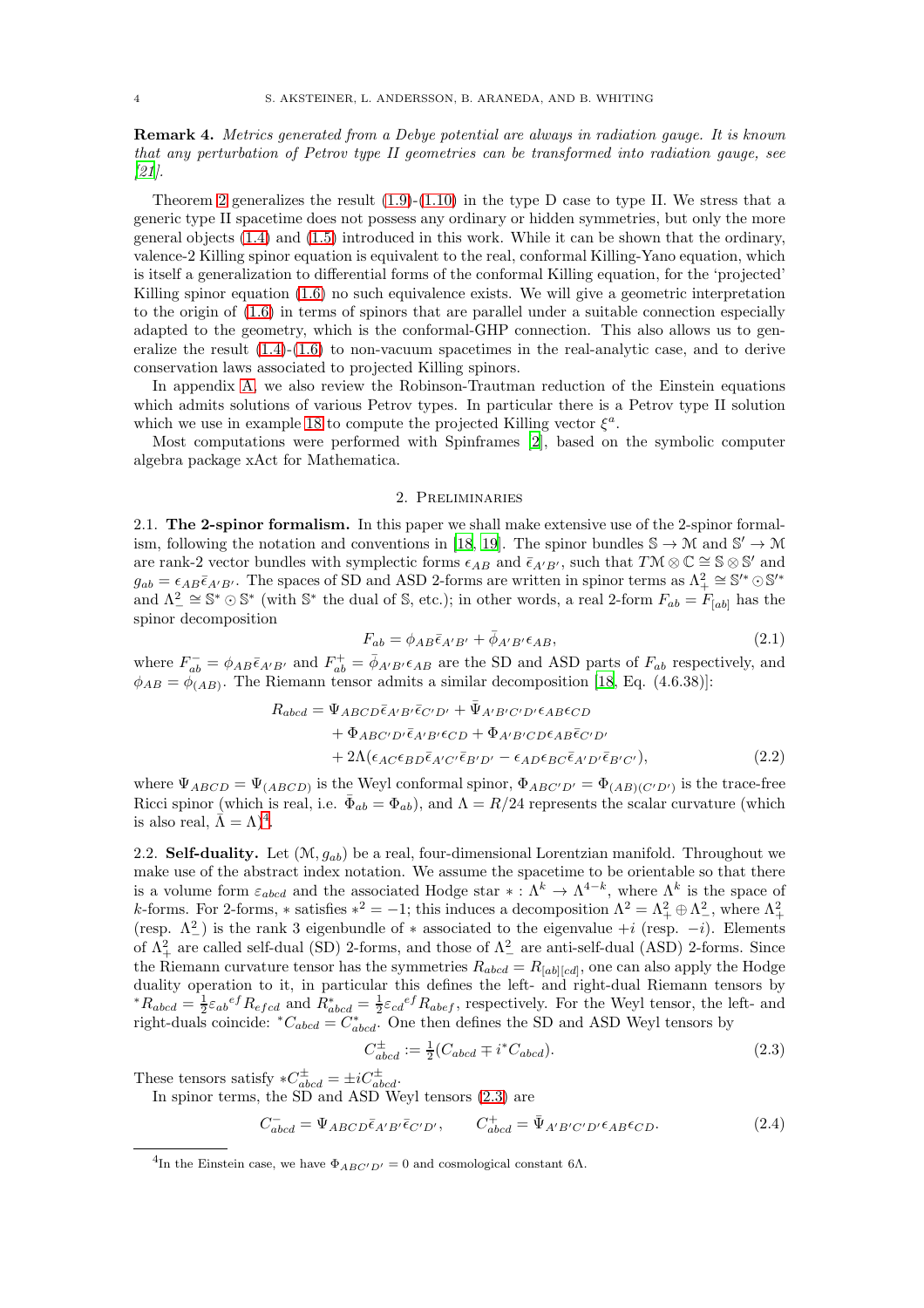In particular, the SD and ASD Weyl tensors are complex conjugate of each other, which follows from [\(2.3\)](#page-3-2).

2.3. Complex geometries. For complex geometries, the above decompositions still apply, but now a pair of complex conjugate quantities that appear together in a real expression such as [\(2.1\)](#page-3-3), is replaced by two independent entities; see [\[19](#page-19-10), Section 6.9]. For example, for a complex 2-form, the spinor  $\bar{\phi}_{A'B'}$  in [\(2.1\)](#page-3-3) is replaced by a spinor  $\psi_{A'B'}$  which is no longer the complex conjugate of  $\phi_{AB}$ . Similarly, the Riemann tensor of a complex metric has a spinor decomposition analogous to [\(2.2\)](#page-3-4), but where  $\bar{\Psi}_{A'B'C'D'}$  is now replaced by another spinor  $\tilde{\Psi}_{A'B'C'D'}$  which is no longer the complex conjugate of  $\Psi_{ABCD}$ . The Ricci spinor  $\Phi_{ABC'D'}$  and the scalar curvature  $\Lambda$ do not acquire "tilded" versions because of the original reality conditions  $\bar{\Phi}_{ab} = \Phi_{ab}$  and  $\bar{\Lambda} = \Lambda$ , which are a consequence of the symmetries of the Riemann tensor; they simply become complex objects.

The fact that  $\Psi_{ABCD}$  and  $\Psi_{A'B'C'D'}$  are now two independent entities implies that one correspondingly has two independent algebraic classification schemes for the Weyl curvature spinors, so we can have for example conformally 'half-flat' manifolds if, say,  $\Psi_{ABCD} = 0$  and  $\tilde{\Psi}_{A'B'C'D'} \neq 0$ , or 'half-algebraically special' solutions if  $\Psi_{ABCD}$  is algebraically special while  $\widetilde{\Psi}_{A'B'C'D'}$  is general. These remarks about complex geometries apply of course also to complex, linear perturbations of real geometries.

2.4. Conformal-GHP connections. In section [3](#page-5-0) we shall discuss some geometric aspects of projected Killing spinors. In order to do this we need an extension of the GHP derivative that includes conformal transformations. We call such an extension the 'conformal-GHP' connection, and give a brief review of some aspects of the construction that are relevant for this work.

Let  $(\mathcal{M}, g_{ab})$  be a Lorentzian spacetime, with Levi-Civita connection  $\nabla_a$ . Let  $(o^A, \iota^A)$  be a general spin dyad. We allow two kinds of transformations: (i) 'GHP transformations'  $o^A \to \gamma o^A$ ,  $u^A \to \gamma^{-1} u^A$ , with  $\gamma$  a non-vanishing complex scalar field, and (ii) conformal transformations  $o^A \to o^A$ ,  $\iota^A \to \Omega^{-1} \iota^A$ , where  $\Omega$  is a positive scalar field. The transformation (ii) is induced by a transformation of the spin metric  $\epsilon^{AB} \to \Omega^{-1} \epsilon^{AB}$ , which is in turn induced by a conformal transformation of the metric,  $g^{ab} \to \Omega^{-2} g^{ab}$ .

Let  $\mathbb{S}_{\{p,q\}}[w]$  be the vector bundle of conformally weighted spinors with GHP weight  $\{p,q\}$ and conformal weight  $w$ , and with an arbitrary index structure. This means that a section  $\varphi_{B\dots B'\dots}^{A\dots A'\dots} \in \Gamma(\mathbb{S}_{\{p,q\}}[w])$  transforms as  $\varphi_{B\dots B'\dots}^{A\dots A'\dots} \to \gamma^p \bar{\gamma}^q \varphi_{B\dots B'\dots}^{A\dots A'\dots}$  under GHP transformations, and as  $\varphi_{B...B}^{A...A'...} \rightarrow \Omega^{w} \varphi_{B...B'...}^{A...A'...}$  under conformal transformations. For example, we have  $o^{A} \in$  $\Gamma(\mathbb{S}_{\{1,0\}}[0])$  and  $\iota^A \in \Gamma(\mathbb{S}_{\{-1,0\}}[-1])$ . The conformal-GHP covariant derivative is a linear connection  $\mathfrak{C}_{AA'} : \Gamma(\mathbb{S}_{\{p,q\}}[w]) \to \Gamma(T^*\mathbb{M} \otimes \mathbb{S}_{\{p,q\}}[w])$ . In this work all objects considered have vanishing  $'q$ -weight', so we shall restrict to quantities of GHP weight  $\{p, 0\}$ . For the general case and more details see [\[5\]](#page-18-4) and references therein<sup>[5](#page-4-0)</sup>. The action of  $\mathcal{C}_{AA'}$  on, say, a spinor field  $\varphi_{CC'}^{BB'}$  with GHP weight  $\{p, 0\}$  and conformal weight w, is given by

$$
\mathcal{C}_{AA'}\varphi_{CC'}^{BB'} = \nabla_{AA'}\varphi_{CC'}^{BB'} + (wf_{AA'} + p(\omega_{AA'} + B_{AA'}))\varphi_{CC'}^{BB'} \n+ \epsilon_A{}^B f_{QA'}\varphi_{CC'}^{QB'} + \epsilon_{A'}{}^{B'} f_{AQ'}\varphi_{CC'}^{BQ'} - f_{CA'}\varphi_{AC'}^{BB'} - f_{AC'}\varphi_{CA'}^{BB'},
$$
\n(2.5)

with

<span id="page-4-1"></span>
$$
\omega_a := -\epsilon n_a + \epsilon' \ell_a - \beta' m_a + \beta \bar{m}_a,\tag{2.6a}
$$

$$
B_a := -\rho n_a + \tau \bar{m}_a,\tag{2.6b}
$$

<span id="page-4-2"></span>
$$
f_a := \rho n_a + \rho' \ell_a - \tau' m_a - \tau \bar{m}_a,\tag{2.6c}
$$

where we are using standard GHP notation for spin coefficients. For spinors with a different index structure, the corresponding action of  $\mathcal{C}_{AA'}$  can be deduced from [\(2.5\)](#page-4-1) by linearity and the Leibniz rule. By construction, the connection [\(2.5\)](#page-4-1) is covariant under combined conformal and GHP transformations,

$$
\mathcal{C}_a \varphi_{C...C'}^{B...B'...} \to \gamma^p \Omega^w \mathcal{C}_a \varphi_{C...C'}^{B...B'...}
$$

<span id="page-4-0"></span><sup>&</sup>lt;sup>5</sup>When acting on *scalar* quantities, the projection of  $C_{AA'}$  on a null tetrad reduces to the conformally invariant GHP operators of Penrose and Rindler [\[18](#page-19-9), Eq. (5.6.36)]. We note however that, for general spinors and tensors, the operators in [\[18,](#page-19-9) Eq. (5.6.36)] do not map conformal densities to conformal densities.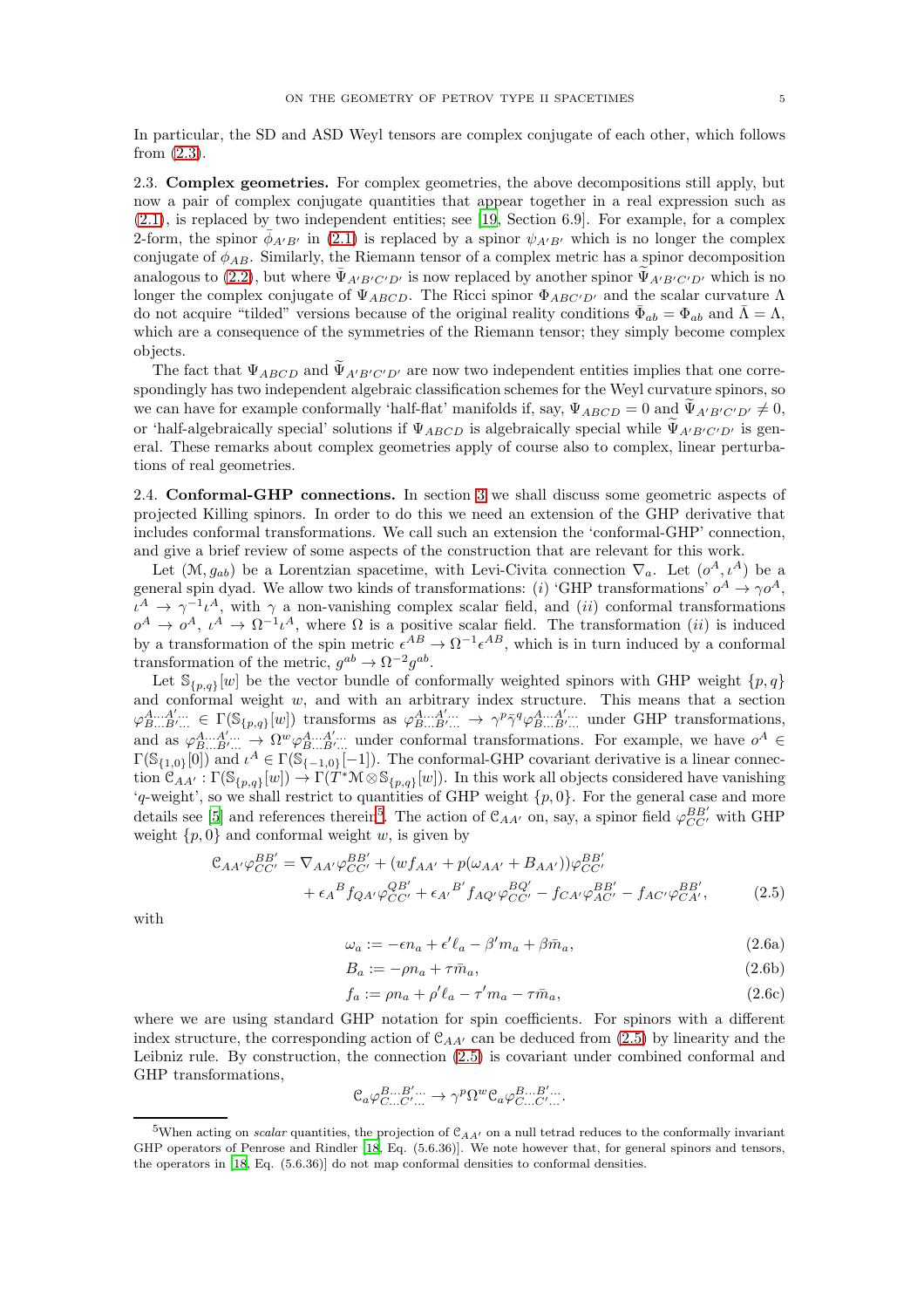In particular, applying [\(2.5\)](#page-4-1) to the spin frame  $(o_A, \iota_A)$  and taking into account that  $o_A \in$  $\Gamma(\mathbb{S}_{\{1,0\}}[1])$  and  $\iota_A \in \Gamma(\mathbb{S}_{\{-1,0\}}[0])$ , one finds

<span id="page-5-1"></span>
$$
\mathcal{C}_{AA'}o_B = (o^C o^D \nabla_{CA'} o_D) \iota_A \iota_B,\tag{2.7a}
$$

<span id="page-5-5"></span>
$$
\mathcal{C}_{AA'}\iota_B = (\iota^C \iota^D \nabla_{CA'} \iota_D) o_A o_B. \tag{2.7b}
$$

<span id="page-5-4"></span>**Remark 5.** Analogously to the usual GHP connection, the conformal-GHP connection  $C_{AA'}$ depends on the choice of a spin dyad  $(o^A, \iota^A)$ . In what follows, the dyad  $(o^A, \iota^A)$  will always be understood to be the one associated to  $\mathfrak{C}_{AA'}$ .

### 3. Special geometry and parallel spinors

<span id="page-5-0"></span>In this section we provide a geometric interpretation for projected Killing spinors and discuss general properties such as integrability conditions, the solution space and a relation to conservation laws. Except for some specific examples, we do not assume the geometry to be Ricci-flat. Several results below need a complexification of spacetime and in those situations we impose real-analyticity; this will be explicitly indicated in each case.

We will first show that the projected Killing spinor equation can be understood as a consequence of the existence of spinors that are parallel under the conformal-GHP connection.

Remark 6. The formulation in this section is conformally invariant (except for the specific examples in which we assume the Einstein condition, see (2) in Lemma [12](#page-6-0) and examples [17](#page-8-1) and [22\)](#page-10-1). This means that all results below are valid not only for a specific metric but for the equivalence class of metrics conformally related to each other, i.e. for conformal structures. For simplicity, however, we shall state the results in terms of spacetimes and not conformal structures.

Let  $(\mathcal{M}, g_{ab})$  be a Lorentzian spacetime, and let  $o^A$  be a spinor field satisfying

<span id="page-5-2"></span>
$$
o^A o^B \nabla_{AA'} o_B = 0. \tag{3.1}
$$

Such an  $o^A$  will be called a *shear-free ray* (SFR). If  $o_A$  is SFR, it follows from [\(2.7a\)](#page-5-1) that it is parallel under  $\mathcal{C}_{AA'}$ . In GHP notation, [\(3.1\)](#page-5-2) is equivalent to  $\kappa = \sigma = 0$ . The condition  $\kappa = 0$  encodes that the null congruence associated to the vector field  $o^A \bar{o}^{A'}$  is geodesic, whereas  $\sigma = 0$  states that this congruence is shear-free. Thus, a non-trivial solution to [\(3.1\)](#page-5-2) imposes the existence of a shear-free null geodesic congruence.

Remark 7. Several results below require a complexified spacetime, for which we need to impose real-analyticity. The complex extension of M will be denoted CM. Our interest here is in the case where  $CM$  arises as the complexification of a real spacetime with Lorentzian signature, see [\[19](#page-19-10), Section 6.9].

The reason why we need to complexify  $M$  is the following important result about SFRs:

**Lemma 8** (Proposition (7.3.18) in [\[19\]](#page-19-10)). Let  $o^A$  be a spinor, and let  $\mu^{A'}$ ,  $\nu^{A'}$  be a primed spin dyad. Then the complex vector fields  $X^a = o^A \mu^{A'}$ ,  $Y^a = o^A \nu^{A'}$  on CM are in involution if and only if  $o^A$  is SFR.

Hence by Frobenius' theorem, the distribution defined by  $\{X^a, Y^a\}$  is surface-forming in CM. The surfaces associated to this distribution are *complex*, and they are called  $\beta$ -surfaces, see e.g. [\[19,](#page-19-10) pp. 309-310]:

**Definition 9** (β-surface). A β-surface is a complex 2-dimensional surface in CM whose tangent vectors at any one point are all of the form  $o^A \mu^{A'}$  for some  $\mu^{A'}$ , where  $o^A$  is fixed and satisfies equation [\(3.1\)](#page-5-2).

For the following it is convenient to introduce some additional notation.

<span id="page-5-6"></span>**Definition 10.** Let  $\mathfrak{C}_{AA'}$  be the conformal-GHP connection associated to a spin dyad  $(o^A, \iota^A)$ . We define the operators

<span id="page-5-3"></span>
$$
\tilde{\mathcal{C}}_{A'} := o^A \mathcal{C}_{AA'}, \qquad \mathcal{C}_{A'} := \iota^A \mathcal{C}_{AA'}.
$$
\n(3.2)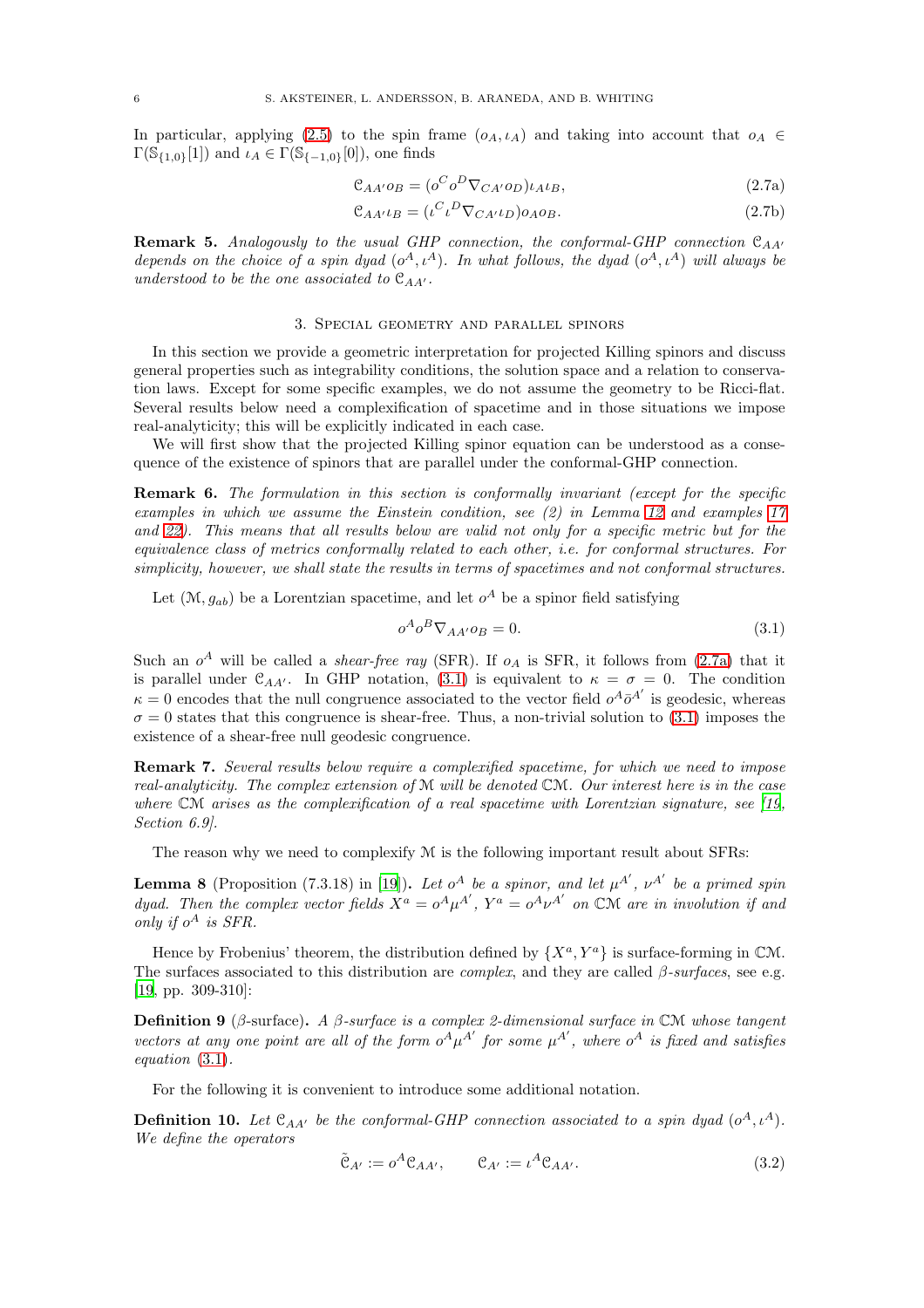It is worth discussing some properties of  $\tilde{\mathfrak{C}}_{A'}$ . It is a linear operator that satisfies the Leibniz rule, and which maps a section of  $\mathbb{S}_{\{p,0\}}[w]$  into a section of  $\mathbb{S}' \otimes \mathbb{S}_{\{p+1,0\}}[w]$ , where  $\mathbb{S}'$  is the primed spin bundle introduced in section [2.](#page-3-0) Consider now a  $\beta$ -surface  $\Sigma$  in CM. Any element of the tangent bundle  $T\Sigma$  is of the form  $(x, o^A \mu^{A'})$ , where  $x \in \Sigma$ ,  $o^A$  is fixed, and  $\mu^{A'}$  is some primed spinor at x. Therefore we can identify  $T\Sigma$  with the restriction of the primed spin bundle to  $\Sigma$ , S'|<sub>Σ</sub>. Similarly, the cotangent bundle  $T^*\Sigma$  can be identified with the dual S'<sup>\*</sup>|<sub>Σ</sub>. This means that a primed spinor field  $\psi_{A'}$  can be thought of as a "1-form" in  $T^*\Sigma$ . Therefore, restricting to β-surfaces, the operator  $\tilde{\mathfrak{C}}_{A'}$  is  $\tilde{\mathfrak{C}}_{A'} : \Gamma(\mathbb{S}_{\{p,0\}}[w]) \to \Gamma(T^*\Sigma \otimes \mathbb{S}_{\{p+1,0\}}[w])$ , from which we see that it can be regarded as a connection, in the usual sense, on conformally and GHP-weighted vector bundles over  $\beta$ -surfaces on  $\mathbb{C}\mathcal{M}$ , see [\[6\]](#page-19-21).

We have the following result, which does not require analyticity:

<span id="page-6-1"></span>**Lemma 11.** Let  $(M, g_{ab})$  be a Lorentzian spacetime with  $\tilde{C}_{A'}$  given by [\(3.2\)](#page-5-3), where  $o^A$  satisfies [\(3.1\)](#page-5-2). Then

$$
[\tilde{\mathcal{C}}_{A'}, \tilde{\mathcal{C}}_{B'}] = 0 \tag{3.3}
$$

if and only if  $o^A$  is a repeated principal spinor of  $\Psi_{ABCD}$ , that is

<span id="page-6-2"></span>
$$
\Psi_{ABCD}o^Bo^Co^D = 0.\tag{3.4}
$$

This result follows from Lemmas 3.4 and 3.5 in [\[6\]](#page-19-21). As mentioned, the proof of Lemma [11](#page-6-1) does not require analyticity. However, from the discussion above we know that on  $\beta$ -surfaces, which live in CM, we can interpret  $C_{A'}$  as a connection. In that case the commutator  $[C_{A'}, C_{B'}]$  is the curvature of  $\tilde{\mathfrak{C}}_{A'}$ . Thus, the result of Lemma [11](#page-6-1) tells us that, as long as conditions [\(3.1\)](#page-5-2) and [\(3.4\)](#page-6-2) hold,  $C_{A'}$  is a flat connection on  $\beta$ -surfaces. From [\[6,](#page-19-21) eq. (3.27)] we see that one can associate a (twisted) de Rham complex to  $\mathfrak{C}_{A'}$ . Local exactness of a de Rham complex allows to find (local) potentials in specific situations; for example, we find the following:

<span id="page-6-0"></span>**Lemma 12.** Suppose that  $o^A$  is SFR [\(3.1\)](#page-5-2) and a repeated principal spinor [\(3.4\)](#page-6-2).

(1) Assume  $(\mathcal{M}, q_{ab})$  is real-analytic with complexification CM. Then there exist scalar fields  $\phi$  and  $\eta$  on CM, whose GHP and conformal weights are  $\{0,0\}$ ,  $w = -1$  and  $\{-2,0\}$ ,  $w = -1$  respectively, such that  $f_a$ , given in [\(2.6c\)](#page-4-2), takes the form

<span id="page-6-3"></span>
$$
f_{AA'} = \nabla_{AA'} \log \phi - o_A \tilde{\mathcal{C}}_{A'} \eta.
$$
 (3.5)

(2) Assume that  $(M, g_{ab})$  is real and that  $g_{ab}$  is Einstein. Then, with Weyl scalars  $\Psi_i$ , [\(3.5\)](#page-6-3) holds for  $\phi$  and  $\eta$  given by

<span id="page-6-4"></span>
$$
\phi = \Psi_2^{1/3}, \qquad \eta = \frac{1}{3} \Psi_2^{-1} \Psi_3. \tag{3.6}
$$

The proof of eq. [\(3.5\)](#page-6-3), along with other results and applications, will be given in a forthcoming publication. This proof involves the existence of  $\beta$ -surfaces and that is the reason why it is formulated in the real-analytic setting. On the other hand, [\(3.6\)](#page-6-4) can be easily demonstrated in any Einstein spacetime, not necessarily analytic, by using the GHP form of the Bianchi identities<sup>[6](#page-6-5)</sup>.

<span id="page-6-8"></span>Remark 13. Consider the complexified spacetime CM.

• Since  $\tilde{\mathfrak{C}}_{A'}$  is a flat connection, the equation  $\tilde{\mathfrak{C}}_{A'}\lambda = 0$  has non-trivial solutions for any weights  $\{p, 0\}$  and w. In particular, from [\(2.5\)](#page-4-1) we see that, choosing  $w = p = -1$ , we have

$$
0 = \tilde{e}_{A'}\lambda = o^A \partial_{AA'}\lambda - o^A \omega_{AA'}\lambda,
$$
\n(3.7)

where we used that  $o^A f_{AA'} = -o^A B_{AA'}$ . It then follows that such  $\lambda$  satisfies

<span id="page-6-6"></span>
$$
o^A \partial_{AA'} \log \lambda = o^A \omega_{AA'}.
$$
\n(3.8)

• Let  $\psi$  be a scalar field on CM with GHP weight  $\{p, 0\}$  and conformal weight w. Using [\(2.5\)](#page-4-1), [\(3.5\)](#page-6-3) and [\(3.8\)](#page-6-6), we see that the action of  $\tilde{C}_{A'}$  reduces to

<span id="page-6-7"></span>
$$
\tilde{e}_{A'}\psi = \phi^{-(w-p)}\lambda^{-p}o^A\partial_{AA'}[\phi^{w-p}\lambda^p\psi].\tag{3.9}
$$

<span id="page-6-5"></span><sup>6</sup>Since Bianchi identities are not conformally invariant, the expression [\(3.6\)](#page-6-4) breaks conformal invariance.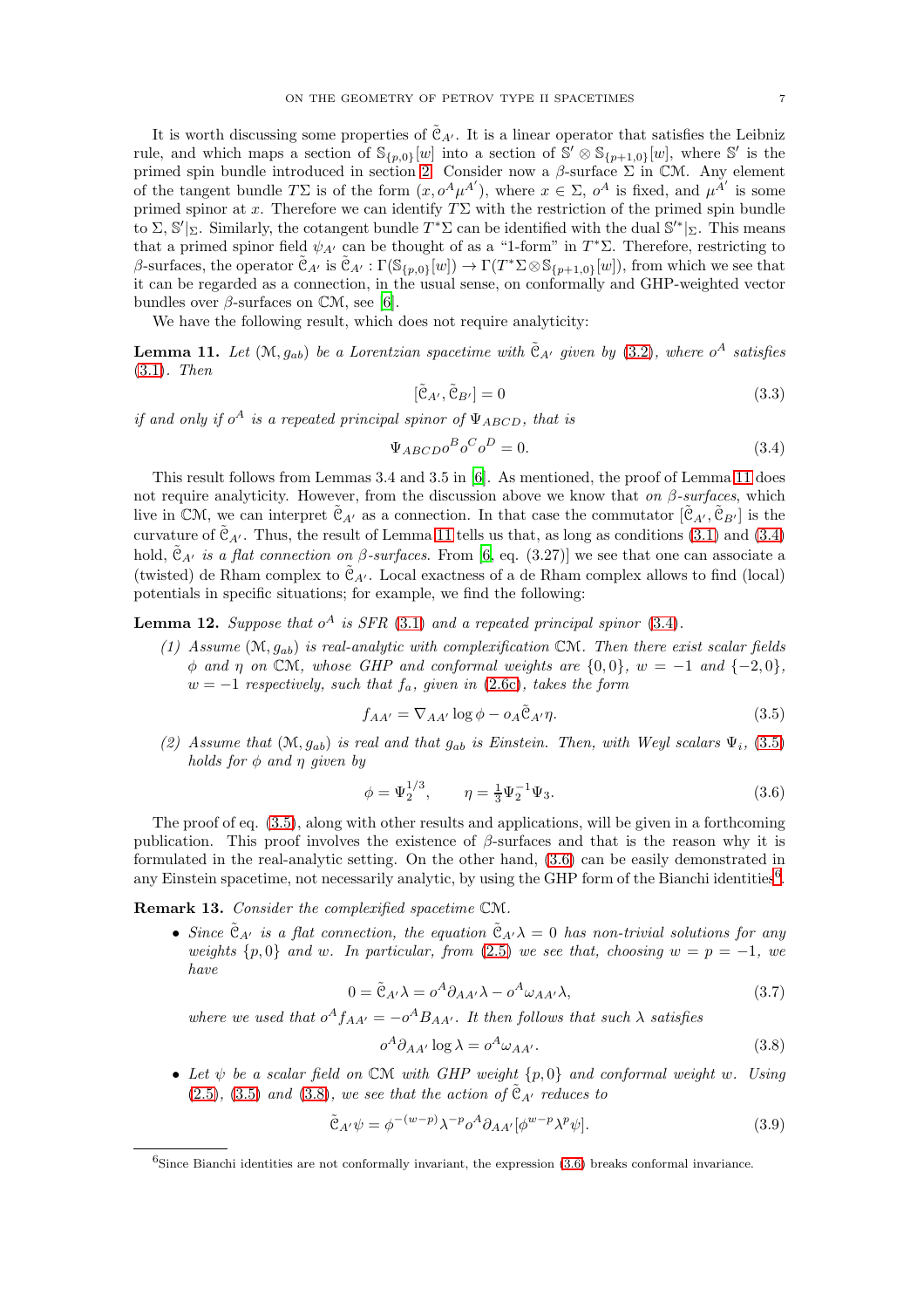Using formula [\(3.9\)](#page-6-7), it follows that if the weighted scalar field  $\psi$  satisfies  $\tilde{\mathfrak{C}}_{A'}\psi = 0$ , then defining  $F = \phi^{w-p} \lambda^p \psi$ , where  $\phi$  and  $\lambda$  are defined in [\(3.5\)](#page-6-3) and [\(3.8\)](#page-6-6) respectively, this is equivalent to

<span id="page-7-0"></span>
$$
o^A \partial_{AA'} F = 0. \tag{3.10}
$$

On CM, these functions are said to be 'constant on  $\beta$ -surfaces', since the operator  $o^A \partial_{AA'}$  represents translations along the  $\beta$ -surfaces associated to  $o^A$ . That is to say, there exist linearly independent spinor fields  $\mu^{A'}$ ,  $\nu^{A'}$  such that  $\sigma^A \mu^{A'} \partial_{AA'} \equiv \partial_{\tilde{z}}$  and  $\sigma^A \nu^{A'} \partial_{AA'} \equiv \partial_{\tilde{w}}$ , where  $\tilde{z}, \tilde{w}$ are coordinates *along* the  $\beta$ -surfaces. Then equation [\(3.10\)](#page-7-0) can be interpreted as

<span id="page-7-1"></span>
$$
F = F(z, w),\tag{3.11}
$$

where  $z, w$  are coordinates *constant* on each  $\beta$ -surface. Notice that [\(3.11\)](#page-7-1) is a function on CM.

<span id="page-7-8"></span>**Remark 14.** Let  $\iota^A$  be any spinor field independent of  $o^A$ . Then the equation

<span id="page-7-2"></span>
$$
\iota^A \partial_{AA'} f = 0 \tag{3.12}
$$

has only constant functions as solutions. To see this, note that if [\(3.12\)](#page-7-2) holds we must also have  $[\iota^A \nabla_{AA'}, \iota^B \nabla_{BB'}] f = 0, \; but$ 

$$
0 = [\iota^{A} \nabla_{AA'}, \iota^{B} \nabla_{BB'}]f = -\epsilon_{A'B'} (\iota^{A} \iota^{B} \nabla_{A}{}^{C'} \iota_{B}) o^{C} \nabla_{CC'} f.
$$
 (3.13)

By definition we know that  $\iota^A \iota^B \nabla_A C' \iota_B = 0$  if and only if  $\iota^A$  is SFR, but this is not the case since  $\iota^A$  is arbitrary, so we get  $o^C \nabla_{CC'} f = 0$ , which, when combined with [\(3.12\)](#page-7-2), implies  $\nabla_{AA'} f = 0$ , i.e. f is constant.

In terms of this geometric setup, the projected Killing spinor equation can be deduced as follows:

<span id="page-7-6"></span>**Proposition 15.** Let  $(\mathcal{M}, q_{ab})$  be a Lorentzian spacetime. Let  $(o_A, \iota_A)$  be the dyad associated to  $\mathfrak{C}_{AA'}$  (cf. Remark [5\)](#page-5-4), and suppose that  $o_A$  is SFR.

(1)  $o_A$  and  $i_A$  are parallel spinors for [\(3.2\)](#page-5-3):

<span id="page-7-3"></span>
$$
\tilde{\mathcal{C}}_{A' \cdot O_B} = 0, \qquad \tilde{\mathcal{C}}_{A' \cdot L_B} = 0. \tag{3.14}
$$

(2) Suppose in addition that  $(\mathcal{M}, g_{ab})$  is real-analytic and that  $o^A$  is also a repeated principal spinor, so that eq. [\(3.5\)](#page-6-3) holds. Then the spinor field

<span id="page-7-7"></span>
$$
K_{AB} = \phi^{-1} [o_{(A} \iota_{B)} - \eta o_A o_B]
$$
\n(3.15)

satisfies the projected Killing spinor equation,

$$
o^A \nabla_{A'(A} K_{BC)} = 0. \tag{3.16}
$$

*Proof.* Equation [\(3.14\)](#page-7-3) follows simply from  $(2.7a)$ – $(2.7b)$ , so we see that analyticity is not required for this item. For the second item, applying the definition [\(2.5\)](#page-4-1) to the field  $o_{B} \iota_{C}$ , whose weights are  $\{0,0\}$  and  $w=1$ , we have

<span id="page-7-4"></span>
$$
\mathcal{C}_{A'A}(o_{B}t_{C}) = \nabla_{A'A}(o_{B}t_{C}) + f_{A'A}o_{B}t_{C} - f_{A'B}o_{A}t_{C} - f_{A'C}o_{B}t_{A}.
$$
\n(3.17)

But from  $(2.7a)-(2.7b)$  $(2.7a)-(2.7b)$  we see that

<span id="page-7-5"></span>
$$
\mathcal{C}_{A'A}(o_{B} \iota_C) = \sigma'_{A'} o_A o_B o_C,\tag{3.18}
$$

thus 
$$
\mathcal{C}_{A'A}(o_{B} \iota_C) = \mathcal{C}_{A'(A}(o_{B} \iota_C))
$$
. Combining with (3.17), we get

$$
\mathcal{C}_{A'A}(o_{B}t_{C}) = \mathcal{C}_{A'(A}(o_{B}t_{C})) = (\nabla_{A'(A} - f_{A'(A})o_{B}t_{C}).
$$
\n(3.19)

Using  $(3.5)$ , this is

$$
\mathcal{C}_{A'A}(o_{B} \iota_{C}) = \phi \nabla_{A'(A}[\phi^{-1} o_{B} \iota_{C})] + o_{(A} o_{B} \iota_{C}) \tilde{\mathcal{C}}_{A'} \eta
$$
  
= 
$$
\phi \left[ \nabla_{A'(A}[\phi^{-1} o_{B} \iota_{C})] + \iota_{(A} \tilde{\mathcal{C}}_{|A'|}(\phi^{-1} \eta o_{B} o_{C})) \right],
$$

where in the second line we used that  $\tilde{\mathcal{C}}_{A'}\circ B=0$ ,  $\tilde{\mathcal{C}}_{A'}\phi=0$ . Contracting this equation with  $o^A$ and using [\(3.18\)](#page-7-5) gives

$$
0 = o^A \nabla_{A'(A} [\phi^{-1} o_{B} \iota_{C)}] + o^A \iota_{(A} \tilde{\mathcal{C}}_{|A'|} (\phi^{-1} \eta o_{B} o_{C)}).
$$
 (3.20)

Let us compute the second term in the right hand side. Using  $o^A \tilde{C}_{A'}(\cdot) = \tilde{C}_{A'}(o^A \cdot)$ , we get

$$
o^A\iota_{(A}\tilde{\mathcal{C}}_{|A'|}(\phi^{-1}\eta o_B o_{C)}) = -\frac{1}{3}\tilde{\mathcal{C}}_{A'}(\phi^{-1}\eta o_B o_C) = -o^A\mathcal{C}_{A'(A}[\phi^{-1}\eta o_B o_{C)}].
$$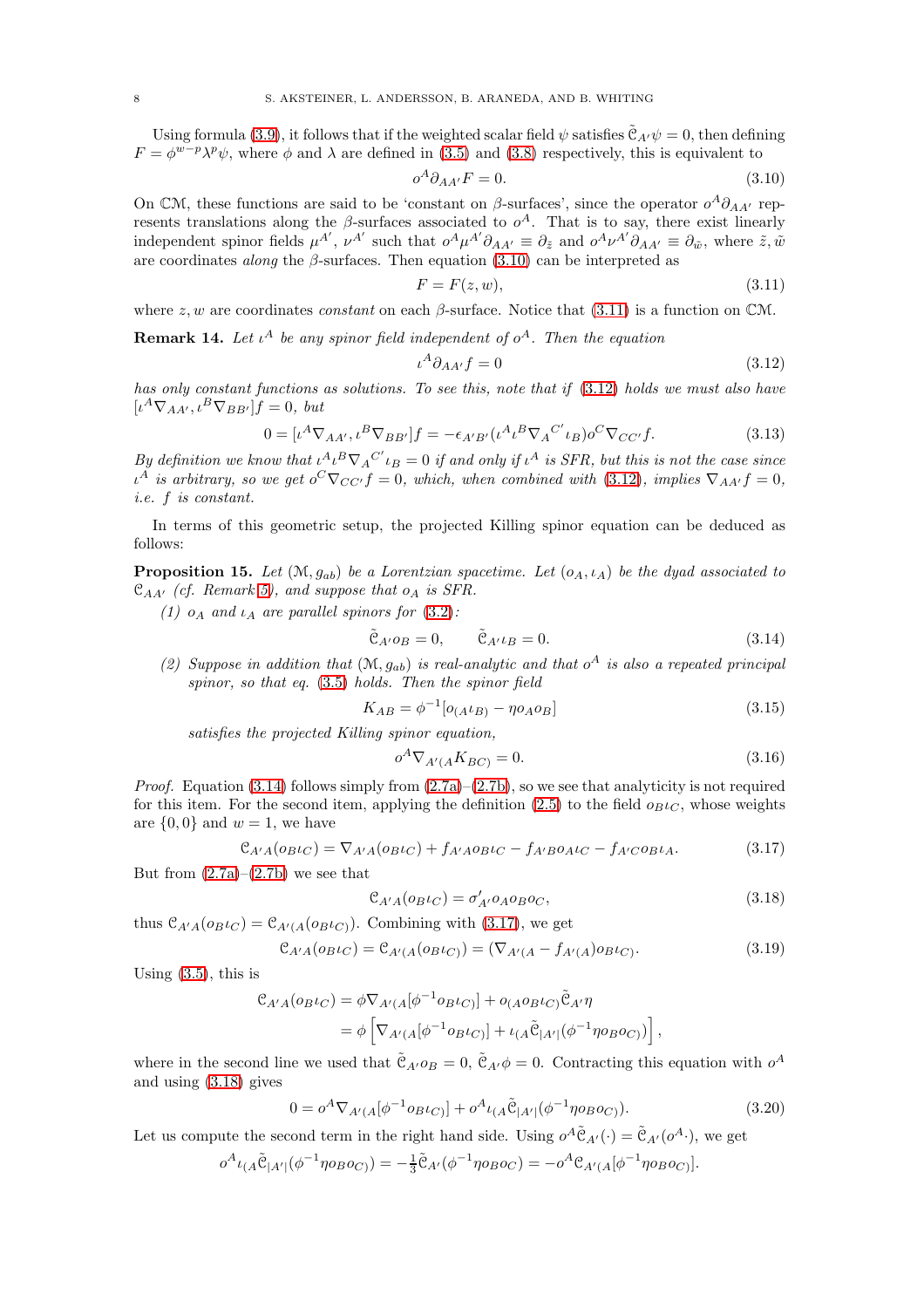Noticing that the weights of the field  $\phi^{-1} \eta \circ_{B} o_C$  are  $\{0,0\}$  and  $w = 2$ , and using the definition  $(2.5)$ , we have

$$
\mathcal{C}_{A'(A}[\phi^{-1}\eta o_B o_{C)}] = \nabla_{A'(A}[\phi^{-1}\eta o_B o_{C)}].
$$
\n(3.21)

Therefore

$$
o^{A}\iota_{(A}\tilde{\mathcal{C}}_{|A'|}(\phi^{-1}\eta o_{B}o_{C)}) = -o^{A}\nabla_{A'(A}(\phi^{-1}\eta o_{B}o_{C}))
$$

and thus

$$
0 = o^A \nabla_{A'(A} \left[ \phi^{-1} o_{B} \iota_{C} - \phi^{-1} \eta o_B o_{C} \right],
$$
\n(3.22)

hence the result follows.

**Remark 16.** Any spinor field of the form  $\omega_A = f \circ A$ , where f is of type  $\{-1,0\}$ ,  $w = 0$ , and satisfies  $\tilde{\mathfrak{C}}_{A'}f=0$ , is a solution to the "projected twistor equation"

$$
o^A \nabla_{A'(A} \omega_B) = 0.
$$
\n(3.23)\n
$$
\omega = o^A \nabla_{A'} (\omega_B) \text{ replacing } \omega = f \omega.
$$

This follows from the identity  $o^A \mathcal{C}_{A'(A} \omega_{B)} = o^A \nabla_{A'(A} \omega_{B)}$  replacing  $\omega_A = f o_A$ .

From Proposition [15](#page-7-6) we have that the spinor field [\(3.15\)](#page-7-7) is a projected Killing spinor in the general class of spacetimes where  $o<sub>A</sub>$  is SFR and a repeated PND but not necessarily Einstein, although in the non-Einstein case it must be real-analytic. This includes, in particular, the Kerr-(A)dS and (analytic) Kerr-Newman-(A)dS spacetimes, where  $K_{AB}$  satisfies the usual, i.e. non-projected, Killing spinor equation.

<span id="page-8-1"></span>**Example 17.** Suppose that  $(M, g_{ab})$  is Einstein, i.e.  $g_{ab}$  satisfies the vacuum Einstein equations with cosmological constant. Then, using  $(3.6)$ , we find that  $(3.15)$  reduces to the expression  $(1.4)$ given in the introduction. Furthermore, the vector field

<span id="page-8-2"></span>
$$
\xi_{AA'} = \nabla^B{}_{A'} K_{AB} \tag{3.24}
$$

solve the projected Killing equation

$$
o^{A}(\nabla_{AA'}\xi_{BB'} + \nabla_{BB'}\xi_{AA'}) = 0.
$$
\n(3.25)

In GHP notation, [\(3.24\)](#page-8-2) takes the form

$$
\xi_a = \frac{3}{2\Psi_2^{1/3}} \left( \rho' l_a - \rho n_a - \tau' m_a + \tau \bar{m}_a \right) + \frac{(\eth - 4\tau)\Psi_3}{2\Psi_2^{4/3}} l_a - \frac{(b - 4\rho)\Psi_3}{2\Psi_2^{4/3}} m_a, \tag{3.26}
$$

and from the Bianchi identities it follows that

<span id="page-8-3"></span>
$$
\xi^a \nabla_a \Psi_2 = 0. \tag{3.27}
$$

To give an explicit example, we review the Robinson-Trautman geometries in appendix [A.](#page-18-2) There are known solutions of various Petrov types in this class and in particular there is one of Petrov type II.

<span id="page-8-0"></span>Example 18. For the type II Robinson-Trautman solution given in [\(A.10\)](#page-18-5), the vector [\(3.26\)](#page-8-3) is of the form

$$
\xi^{a} = \frac{-2(-1)^{2/3}}{3m^{4/3}} \left( (\zeta + \bar{\zeta})^3 (\partial_{\zeta})^a + m(\partial_{u})^a \right). \tag{3.28}
$$

We note that it does not reduce to  $\partial_u$ , which is a Killing vector of that solution.

Let us now discuss the space of projected Killing spinors. In type D spacetimes one can show that the space of valence–2 Killing spinors [\(1.1\)](#page-0-1) is 1-dimensional, see e.g. [\[13](#page-19-12)]. For type II spacetimes, we first show the following:

**Proposition 19.** Let  $(\mathcal{M}, g_{ab})$  be a Lorentzian spacetime, where  $o^A$  is SFR and a repeated principal spinor. Let

$$
K_{AB} = K_2 o_A o_B - 2K_1 o_{(A} \iota_B) + K_0 \iota_A \iota_B \tag{3.29}
$$

be a projected Killing spinor, i.e. solving [\(1.6\)](#page-1-3). Then the components satisfy

<span id="page-8-6"></span><span id="page-8-5"></span><span id="page-8-4"></span>
$$
K_0 = 0,\t(3.30a)
$$

$$
\tilde{\mathcal{C}}_{A'} K_1 = 0,\t\t(3.30b)
$$

$$
\tilde{\mathcal{C}}_{A'} K_2 + 2\mathcal{C}_{A'} K_1 = 0. \tag{3.30c}
$$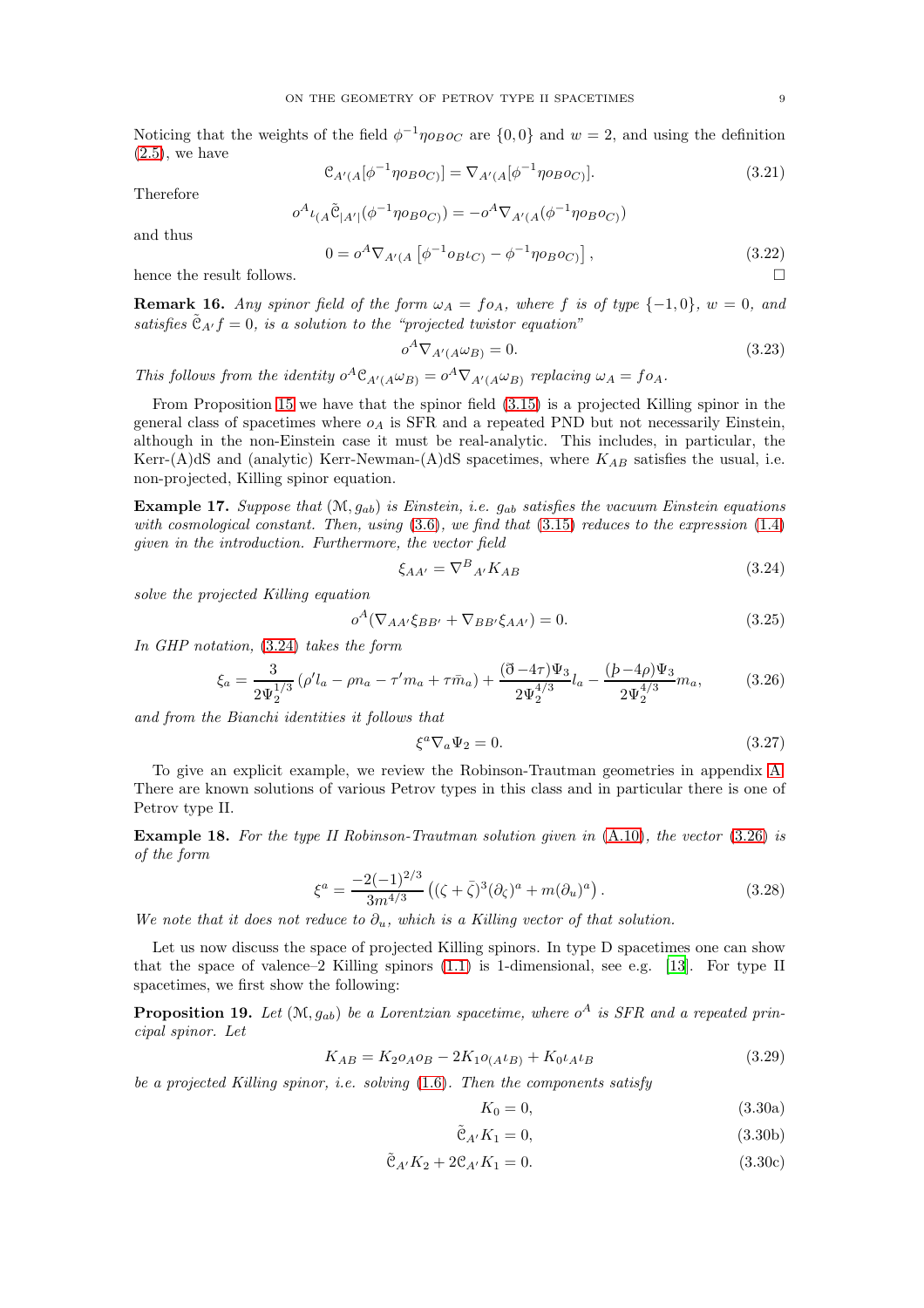Proof. We first derive integrability conditions for [\(1.6\)](#page-1-3) by introducing

<span id="page-9-0"></span>
$$
Q_{BCA'} = o^A \nabla_{A'(A} K_{BC)}.
$$
\n(3.31)

For any geometry satisfying [\(3.1\)](#page-5-2) we find

$$
\Theta_{(A}{}^{A'}Q_{BC)A'} = -4(\Psi_3 K_0 - \Psi_1 K_2) o_{(A}o_{B}l_{C)} + 4(\Psi_2 K_0 - \frac{2}{3}\Psi_1 K_1) o_{(A}l_{B}l_{C)} - 2\Psi_1 K_0 l_{A}l_{B}l_{C}.
$$
\n(3.32)

The integrability conditions are then obtained by setting  $Q_{BCA'} = 0$ , so the left hand side of [\(3.32\)](#page-9-0) vanishes. If  $\Psi_1 \neq 0$ , it follows that  $K_{AB} = 0$  is the only solution to [\(1.6\)](#page-1-3), so we need to have at least  $\Psi_1 = 0$  to have non-trivial solutions. Since we are interested in type II, we can impose  $\Psi_1 = 0$ . In that case [\(3.32\)](#page-9-0) leads to the restrictions

$$
\Psi_3 K_0 = 0, \qquad \Psi_2 K_0 = 0. \tag{3.33}
$$

If  $K_0 \neq 0$ , the Weyl spinor would be of Petrov type N (i.e. only  $\Psi_4 \neq 0$ ). In that case [\(3.32\)](#page-9-0) yields no restrictions on  $K_{AB}$ . For Petrov type D or II, we have  $\Psi_2 \neq 0$  which forces  $K_0 = 0$ . For  $K_1$  and  $K_2$ , a compact form of the equations to be satisfied can be obtained in terms of the covariant derivative  $\mathcal{C}_{AA'}$  and its projections  $\mathcal{C}_{A'}$ ,  $\mathcal{C}_{A'}$  given in [\(3.2\)](#page-5-3). Using  $K_0 = 0$ , and requiring  $K_{AB}$  to have conformal weight 2 so that the projected Killing spinor equation is conformally invariant, eq. [\(1.6\)](#page-1-3) is

$$
0 = \tilde{\mathcal{C}}_{A'} K_{BC} + o_B \mathcal{C}_{A'C} K_1 + o_C \mathcal{C}_{A'B} K_1.
$$
\n(3.34)

Contraction with  $o^B$  and with  $\iota^B \iota^C$  leads to,

$$
\tilde{\mathcal{C}}_{A'} K_1 = 0,\t\t(3.35a)
$$

$$
\tilde{\mathcal{C}}_{A'} K_2 + 2 \mathcal{C}_{A'} K_1 = 0,\tag{3.35b}
$$

or in GHP notation

$$
(\eth + \tau)K_1 = 0, \qquad (\eth + \rho)K_1 = 0, \qquad (3.36a)
$$

$$
2(b'+\rho')K_1 + (\eth + 2\tau)K_2 = 0, \qquad 2(\eth' + \tau')K_1 + (b'+2\rho)K_2 = 0. \qquad (3.36b)
$$

 $\Box$ 

Remark 20 (Solution space of the projected Killing spinor equation). In the real-analytic case, we see from eqs. [\(3.30b\)](#page-8-4)-[\(3.30c\)](#page-8-5) that the space of solutions to the projected Killing spinor equation is infinite dimensional. For example, one solution is given in [\(3.15\)](#page-7-7), but we also see that, taking  $K_1 \equiv 0$ , equations [\(3.30b\)](#page-8-4)-[\(3.30c\)](#page-8-5) reduce to  $\tilde{\mathfrak{C}}_{A'}K_2 = 0$ . It follows from equations [\(3.9\)](#page-6-7), [\(3.10\)](#page-7-0) and [\(3.11\)](#page-7-1) that there are infinitely many solutions to this equation. Any function of the form  $F = \lambda^{-2} \phi^2 K_2$ , see Remark [13](#page-6-8) and Lemma [11](#page-6-1) for the definition of  $\lambda$  and  $\phi$ , which is constant on β-surfaces leads to a projected Killing spinor  $K_{AB} = \lambda^2 \phi^{-2} F_{0A} \rho_B$ . We also mention that one could in principle consider  $K_1 \neq 0$  and  $K_2 \equiv 0$  (or  $\tilde{\mathfrak{C}}_{A'}K_2 = 0$ ), but then [\(3.30b\)](#page-8-4)-[\(3.30c\)](#page-8-5) leads to  $\mathfrak{C}_{AA'}K_1=0$ , which, taking into account that the weights of  $K_1$  are  $p=0$  and  $w=1$ , is explicitly  $\nabla_a K_1 + f_a K_1 = 0$ . This implies  $f_a = -\nabla_a \log K_1$  and so  $\nabla_{[a} f_{b]} = 0$ , which is a restriction on the geometry: this is satisfied for vacuum type  $D$  but not for arbitrary type  $II$  spacetimes.

Finally, an interesting property of projected Killing spinors is that they give rise to solutions of the vacuum Maxwell equations, and therefore to conservation laws:

<span id="page-9-1"></span>**Lemma 21.** Let  $(M, g_{ab})$  be real-analytic, and let  $o^A$  be SFR and a repeated principal spinor. Let  $K_{AB}$  be a projected Killing spinor as in [\(3.29\)](#page-8-6). Assume  $K_1 = c\phi^{-1}$ , where  $\phi$  was introduced in  $(3.5)$  and c is an arbitrary constant, possibly zero. Then the spinor field

<span id="page-9-2"></span>
$$
\varphi_{AB} = -2\phi^3 K_{AB} \tag{3.37}
$$

is a solution to the vacuum Maxwell equations.

The result of this Lemma is valid regardless of the Einstein condition, but it imposes the realanalyticity restriction, because we need the existence of the scalar field  $\phi$  introduced in Lemma [12.](#page-6-0) If the Einstein condition is assumed, then real-analyticity is not needed, see Example [22](#page-10-1) below.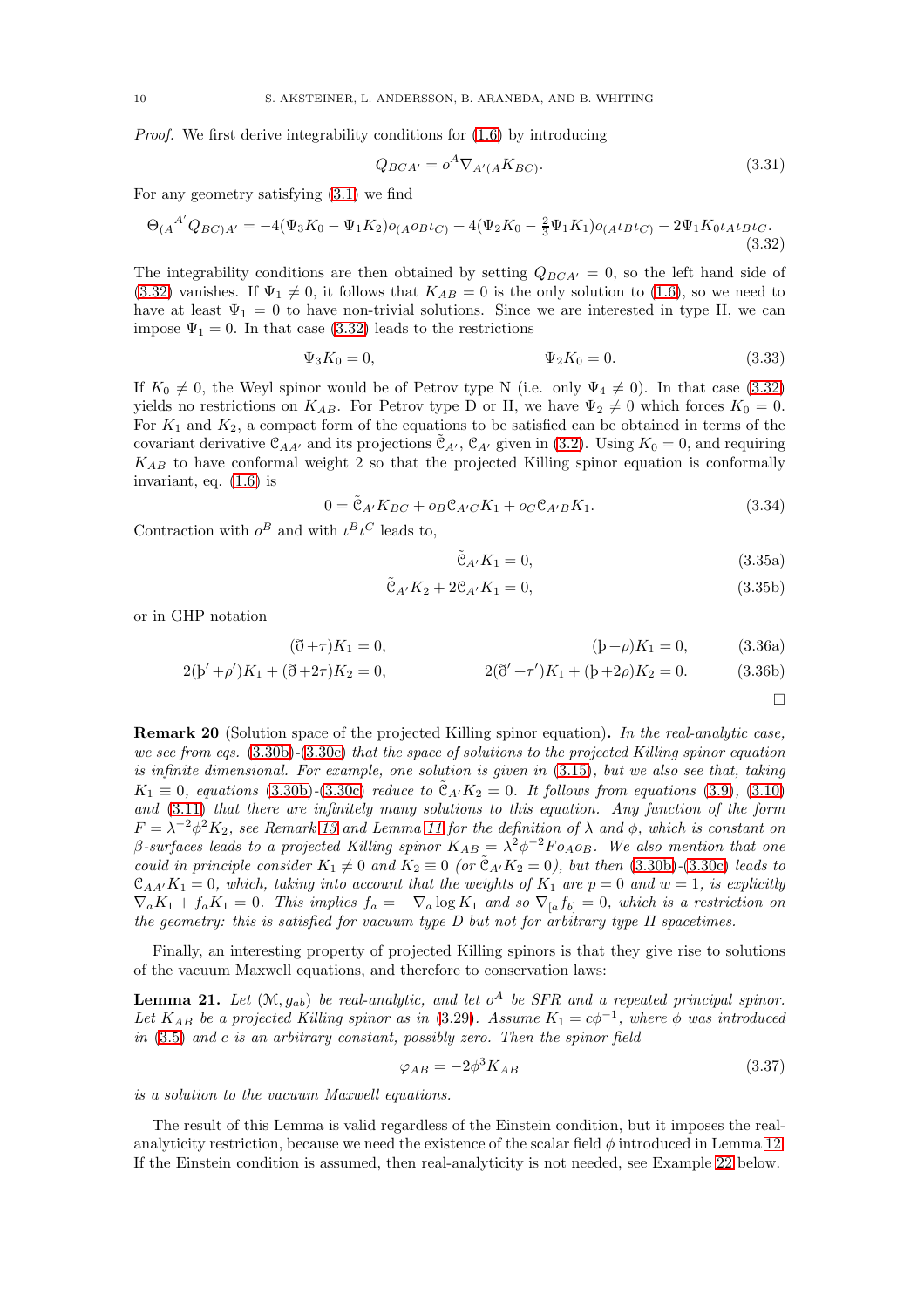Proof of Lemma [21.](#page-9-1) The proof is straightforward in terms of the conformal connection [\(2.5\)](#page-4-1). Since the field [\(3.37\)](#page-9-2) has GHP weight  $\{0, 0\}$  and conformal weight  $w = -1$ , it follows from [\(2.5\)](#page-4-1) that  $\nabla_{A'}{}^A \varphi_{AB} = \mathcal{C}_{A'}{}^A \varphi_{AB}$ . Replacing expression [\(3.29\)](#page-8-6) for  $K_{AB}$  with  $K_0 = 0$ , and using  $\mathcal{C}_{AA'}o_B = 0$ , we get

$$
-\frac{1}{2}\nabla_{A'}{}^{A}\varphi_{AB} = -o_{B}\tilde{\mathcal{C}}_{A'}(\phi^{3}K_{2}) + \tilde{\mathcal{C}}_{A'}(\phi^{3}K_{1}\iota_{B}) - o_{B}\mathcal{C}_{A'}{}^{A}(\phi^{3}K_{1}\iota_{A})
$$
  
\n
$$
= -o_{B}\phi^{3}\tilde{\mathcal{C}}_{A'}K_{2} + o_{B}\mathcal{C}_{A'}(\phi^{3}K_{1})
$$
  
\n
$$
= 2o_{B}\phi^{3}\mathcal{C}_{A'}K_{1} + o_{B}\mathcal{C}_{A'}(\phi^{3}K_{1})
$$
  
\n
$$
= 3o_{B}\phi^{3}\mathcal{C}_{A'}K_{1} + o_{B}K_{1}\mathcal{C}_{A'}\phi^{3}
$$
  
\n
$$
= 3o_{B}\phi^{2}\mathcal{C}_{A'}(\phi K_{1}), \qquad (3.38)
$$

where in the second line we used  $0 = \tilde{C}_{A'} \phi = \tilde{C}_{A'} K_1 = \tilde{C}_{A'} \iota_B$  and also  $C_{A'}{}^A \iota_A = 0$  (which follows from [\(2.7b\)](#page-5-5)), and in the third line we used eq. [\(3.30c\)](#page-8-5). Now, the scalar  $\phi K_1$  has weights  $\{0, 0\}$  and  $w = 0$ , so from the definition [\(2.5\)](#page-4-1) we have  $C_{A'}(\phi K_1) = \iota^A \nabla_{AA'}(\phi K_1)$ . Therefore  $\nabla_{A'}{}^{\hat{A}} \varphi_{AB} = 0$ if and only if  $\iota^A \nabla_{AA'} (\phi K_1) = 0$ . Since we are assuming a generic type II spacetime with SFR  $o^A$ , this is true if and only if  $K_1 = c\phi^{-1}$  for some constant c, which can be zero. This follows from the discussion in Remark [14.](#page-7-8)

The result of Lemma [21](#page-9-1) tells us that, as long as  $K_1 = c\phi^{-1}$ , we have the conservation law

<span id="page-10-3"></span>
$$
d\mathcal{F} = 0, \qquad \mathcal{F}_{ab} = \varphi_{AB} \epsilon_{A'B'}.
$$
 (3.39)

We note that, choosing  $c = 0$ , the Maxwell field [\(3.37\)](#page-9-2) is  $\varphi_{AB} = -2\phi^3 K_2 \overline{\varphi}_{AB}$ , with  $\tilde{C}_{A'}(\phi^3 K_2) =$ 0. These are the Robinson null fields discussed for example in [\[19,](#page-19-10) Theorem 7.3.14].

<span id="page-10-1"></span>**Example 22** (Spin lowering). If we assume that  $(\mathcal{M}, g_{ab})$  is Einstein, then from [\(3.6\)](#page-6-4) we know that  $\phi = \Psi_2^{1/3}$  and we do not need to restrict to real-analytic spacetimes. The Maxwell field [\(3.37\)](#page-9-2) is  $\varphi_{AB} = -2\Psi_2 K_{AB}$ . Choosing  $c = 1$ , it follows that

<span id="page-10-2"></span>
$$
\varphi_{AB} = \Psi_{ABCD} K^{CD}.
$$
\n(3.40)

Thus, in this case, the result of Lemma [21](#page-9-1) can be interpreted as a form of Penrose's spin lowering:

$$
\nabla^{AA'} \varphi_{AB} = (\nabla^{AA'} \Psi_{ABCD}) K^{CD} + \Psi_{ABCD} (\nabla^{A'(A} K^{CD)}) = 0 \tag{3.41}
$$

where the first term on the right vanishes since  $\nabla^{AA'}\Psi_{ABCD} = 0$  are the Bianchi identities for an Einstein space, and the vanishing of the second term follows from the fact that the projected Killing spinor equation [\(1.6\)](#page-1-3) implies  $\nabla^{A'(A} K^{CD)} = A^{A'} \circ A^{A} \circ C \circ D$  for some  $A^{A'}$ , and then one uses the type II condition [\(3.4\)](#page-6-2).

**Example 23** (Sachs' conservation law). In [\[24,](#page-19-22) eq.(5.23)], Sachs found a conservation law for vacuum type II spacetimes, where he chose a tetrad rotation such that  $\Psi_3 = 0$  to derive the conservation law

$$
d\left(\Psi_2^{2/3}o_{(A^LB)}\bar{\epsilon}_{A'B'}\right) = 0.
$$
\n(3.42)

From Example [22](#page-10-1) we see that this conservation law can be interpreted as a form of Penrose's spin lowering without the necessity of imposing the tetrad gauge  $\Psi_3 = 0$ , since the components of the Maxwell field [\(3.40\)](#page-10-2) are

$$
\varphi_0 = 0,
$$
\n $\varphi_1 = \Psi_2^{2/3},$ \n $\varphi_2 = \frac{2\Psi_3}{3\Psi_2^{1/3}},$ \n(3.43)

<span id="page-10-0"></span>which, using [\(3.39\)](#page-10-3), shows the equivalence to the result of Sachs.

### 4. Perturbation theory in terms of a Debye potential

In this section we review first order perturbation theory of Einstein spacetimes of Petrov type II in terms of scalar potentials and prove Theorem [2.](#page-2-4) We make use of the adjoint operator method introduced by Wald in [\[29](#page-19-3)] to generate solutions to the linearized Einstein equations from solutions of a scalar wave-like equation.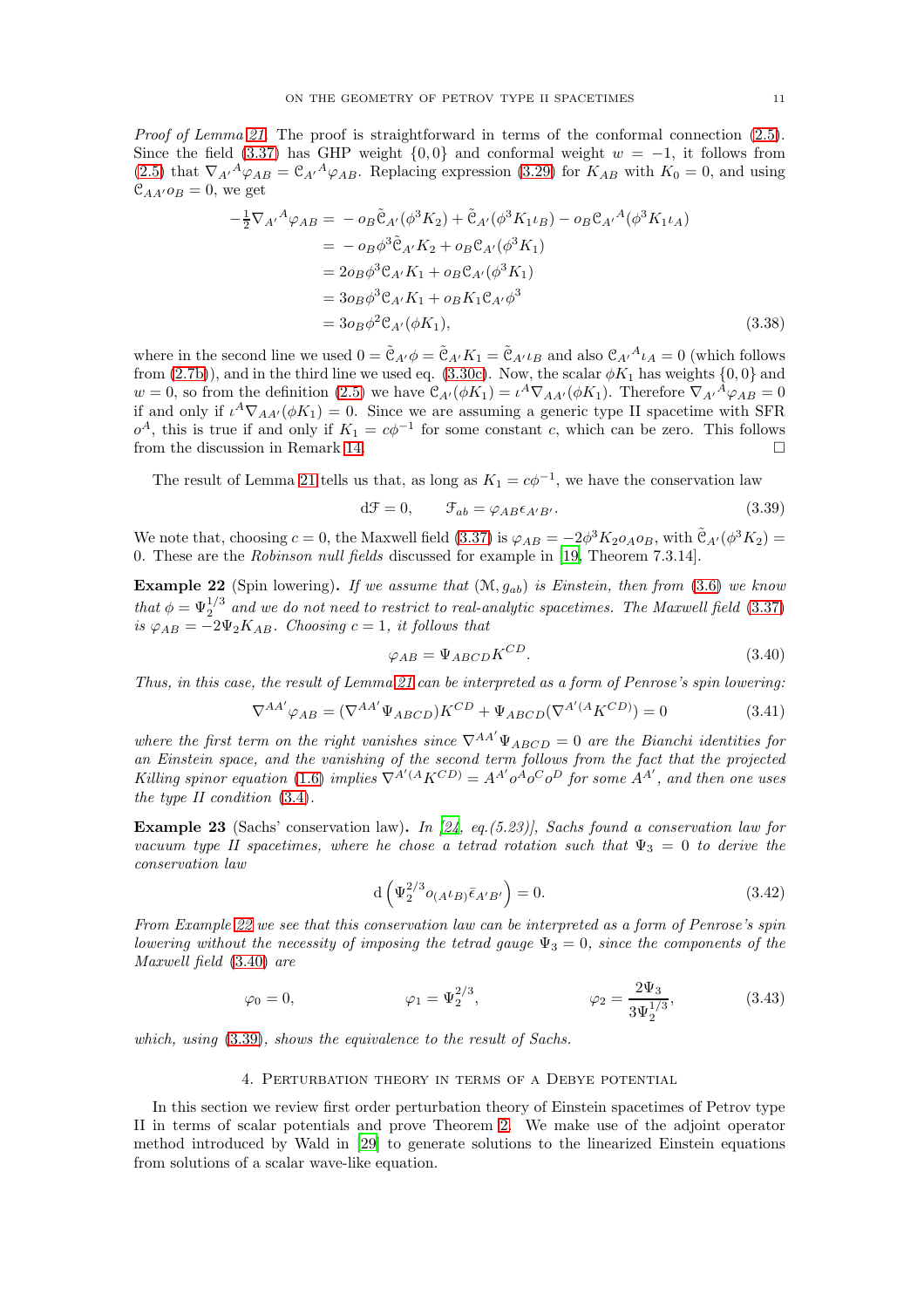First, recall the expression for the linearized ASD Weyl spinor  $\Psi_{ABCD}$  in terms of the linearized metric for an Einstein background with metric  $g_{ab}$ , as given by Penrose and Rindler in [\[18,](#page-19-9) Eq.  $(5.7.15)$ ,

<span id="page-11-1"></span>
$$
\dot{\Psi}_{ABCD} = \frac{1}{2} \nabla_{(A}{}^{A'} \nabla_B{}^{B'} h_{CD)A'B'} + \frac{1}{4} g^{ef} h_{ef} \Psi_{ABCD}.
$$
\n(4.1)

**Remark 24.** We note that the spinor variational operator  $\vartheta$  introduced in [\[7\]](#page-19-23) leads to a minus sign of the trace term in  $(4.1)$ . Since the linearized metrics generated from a scalar potential are trace-free, i.e.  $g^{ef}h_{ef} = 0$ , see [\(4.10\)](#page-12-0) for details, the result would be the same for  $\vartheta\Psi_{ABCD}$ . However, since we are only interested in the ASD Weyl curvature here, there is no need to introduce the additional structures involving the  $\vartheta$  variation.

To state the underlying operator identity of Wald's method, we begin with

<span id="page-11-4"></span>**Definition 25.** Let  $x_{ab}$  be a (possibly complex) symmetric 2-tensor,  $\Phi$  be a complex scalar field of GHP weight  $\{4,0\}$  and denote  $l^a l^b x_{ab}$  by  $x_{ll}$  etc. for tetrad components. Define the differential operators  $S, \mathcal{E}, \mathcal{O}, \mathcal{T}$  by

$$
\begin{split} \mathcal{S}(x_{ab}) &:= (\eth - 4\tau - \bar{\tau}') \left( (b - 2\bar{\rho}) x_{lm} - (\eth - \bar{\tau}') x_{ll} \right) \\ &+ (b - 4\rho - \bar{\rho}) \left( \bar{\sigma}' x_{ll} + (\eth - 2\bar{\tau}') x_{lm} - (b - \bar{\rho}) x_{mm} \right), \end{split} \tag{4.2a}
$$

$$
\mathcal{E}(x)_{ab} := \left(-\frac{1}{2}\Box + 6\Lambda\right)x_{ab} - \frac{1}{2}\nabla_a\nabla_b(g^{cd}x_{cd}) + \nabla^c\nabla_{(a}x_{b)c} - \frac{1}{2}g_{ab}(\nabla^c\nabla^d x_{cd} - \Box(g^{cd}x_{cd})), \tag{4.2b}
$$

$$
\mathcal{O}(\Phi) := 2[(b - 4\rho - \bar{\rho})(b' - \rho') - (\bar{\sigma} - 4\tau - \bar{\tau}')(\bar{\sigma}' - \tau') - 3\Psi_2]\Phi,
$$
\n(4.2c)

$$
\mathcal{T}(x_{ab}) := \frac{1}{2} \left( (\mathfrak{F} - 2\bar{\tau}') \mathfrak{F} - \bar{\sigma}'(p - 2\bar{\rho}) - 2(p\bar{\sigma}') \right) x_{ll} + \frac{1}{2} (p - 2\bar{\rho}) p x_{mm}
$$

$$
- \left( (p - 2\bar{\rho}) (\mathfrak{F} - \bar{\tau}') - (\mathfrak{F} \bar{\rho}) \right) x_{lm}.
$$
(4.2d)

**Remark 26.** (1) Note that  $\mathcal E$  defined in [\(4.2b\)](#page-11-2) is the linearized Einstein operator plus a cosmological term. This operator is formally self adjoint,

<span id="page-11-7"></span><span id="page-11-3"></span><span id="page-11-2"></span><span id="page-11-0"></span>
$$
\mathcal{E}^{\dagger} = \mathcal{E}.\tag{4.3}
$$

(2) Acting on a linearized metric  $h_{ab}$ , the operator  $\Im$  defined in [\(4.2d\)](#page-11-3) yields the 0-component of the linearized anti-self dual Weyl curvature [\(4.1\)](#page-11-1),

$$
\mathfrak{T}(h_{ab}) = o^A o^B o^C o^D \dot{\Psi}_{ABCD} = \dot{\Psi}_0.
$$
\n(4.4)

(3) For any  $h_{ab}$  such that  $\mathcal{E}(h)_{ab} = 0$ , a decoupled wave-like (Teukolsky) equation is given by

$$
\mathcal{OT}(h_{ab}) = \mathcal{O}(\dot{\Psi}_0) = 0.
$$
\n(4.5)

Theorem 27 (Wald [\[29\]](#page-19-3)). On Einstein spacetimes of Petrov type II with repeated principal spinor  $o<sup>A</sup>$ , the operators of definition [25](#page-11-4) satisfy the identity

$$
\mathcal{SE} = \mathcal{OT}.\tag{4.6}
$$

Thus, in particular, if  $\chi$  is a complex scalar field of GHP weight {-4,0} solving

<span id="page-11-10"></span><span id="page-11-9"></span><span id="page-11-6"></span>
$$
\mathcal{O}^{\dagger}\chi=0,\tag{4.7}
$$

then the complex metric  $h_{ab} = \mathcal{S}^{\dagger}(\chi)_{ab}$  solves the linearized Einstein equation

<span id="page-11-8"></span>
$$
\mathcal{E}(h)_{ab} = \mathcal{E}(\mathcal{S}^{\dagger}(\chi))_{ab} = 0.
$$
\n(4.8)

In [\[29\]](#page-19-3) the general idea was outlined and applied for Petrov type D, see  $[20]$ <sup>[7](#page-11-5)</sup> where the explicit form of S is given on Petrov type II. The scalar field  $\chi$  is called Debye potential and [\(4.7\)](#page-11-6) is the Debye equation.

**Lemma 28.** Let  $\chi$  be a complex scalar field of GHP weight  $\{-4, 0\}$ .

• The operators adjoint to S and O are given by

$$
\mathcal{S}^{\dagger}(\chi)_{ab} = (l_{(a}m_{b)}(p-\rho+\bar{\rho}) - l_{a}l_{b}(\mathfrak{F}-\tau))(\mathfrak{F}+3\tau)\chi + (l_{(a}m_{b)}(\mathfrak{F}-\tau+\bar{\tau}') - l_{a}l_{b}\bar{\sigma}' - m_{a}m_{b}(p-\rho))(p+3\rho)\chi,
$$
(4.9a)

$$
\begin{array}{ccccccccc}\n & & (a_{ab})(a & b & c) & & a_{ab}(a & b) & & a_{ab}(a & b) \\
\end{array}
$$

$$
\mathcal{O}^{\dagger}\chi = 2\left(\left(\frac{b'}{-\overline{\rho}'}\right)\left(\frac{b+3\rho\right) - \left(\overline{\partial}'-\overline{\tau}\right)\left(\overline{\partial}+3\tau\right) - 3\Psi_2\right)\chi. \tag{4.9b}
$$

<span id="page-11-5"></span><sup>&</sup>lt;sup>7</sup>It seems that there is a factor 4 missing in the operator identity in that reference.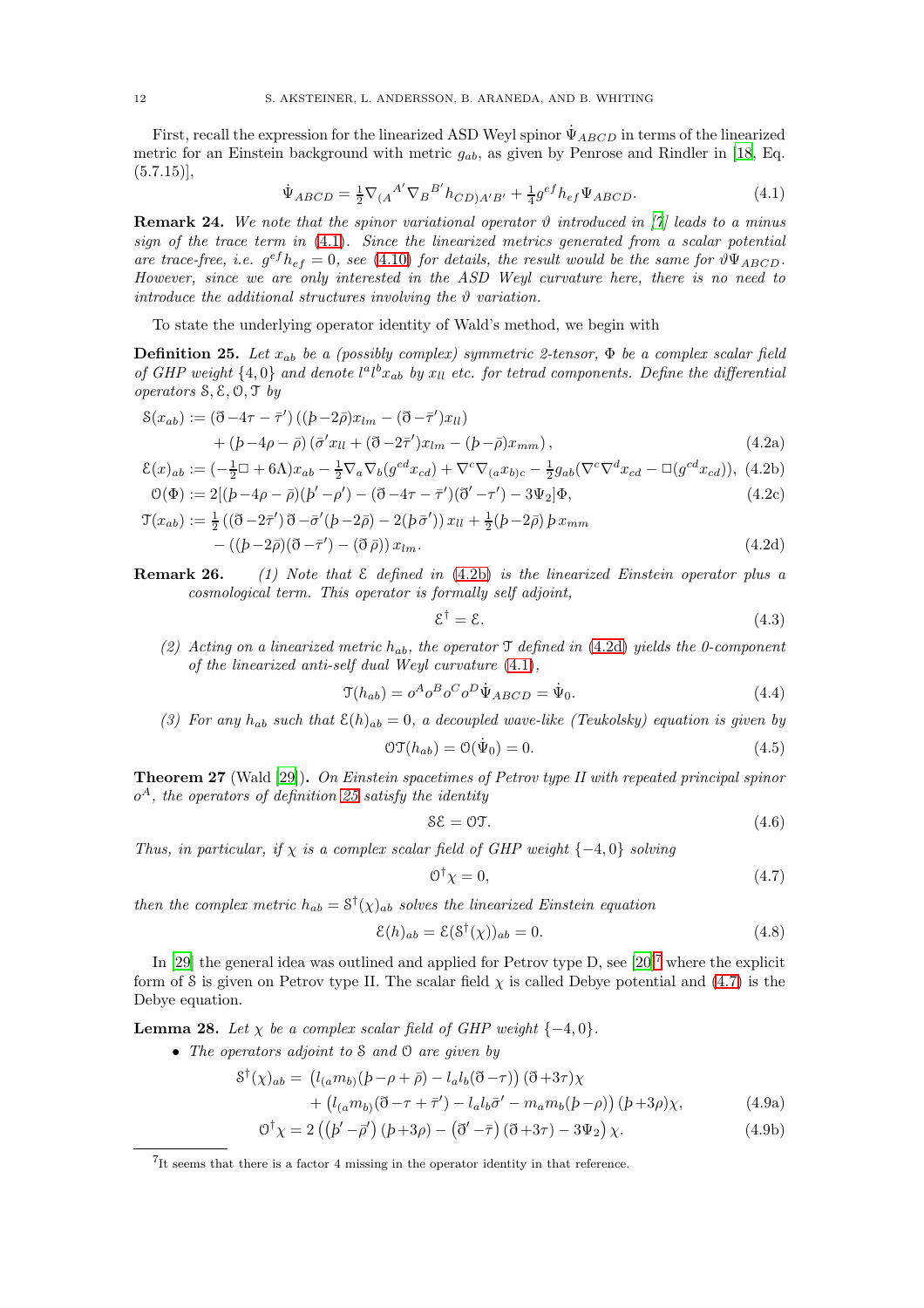• If x solves the Debye equation [\(4.7\)](#page-11-6), then the complex metric  $h_{ab} = \mathcal{S}^{\dagger}(\chi)_{ab}$  solving the linearized Einstein equation is given by

<span id="page-12-1"></span>
$$
h_{ab} = h_{nn}l_a l_b - 2h_{n\bar{m}}l_{(a}m_{b)} + h_{\bar{m}\bar{m}}m_a m_b,
$$
\n(4.10)

with components

<span id="page-12-0"></span>
$$
h_{nn} = -(\eth + 2\tau)\eth\chi - \bar{\sigma}'\phi\chi,\tag{4.11a}
$$

$$
h_{n\bar{m}} = - (b+\rho)\,\eth\,\chi - (\tau + \bar{\tau}')\,b\,\chi,\tag{4.11b}
$$

$$
h_{\bar{m}\bar{m}} = -\left(b + 2\rho\right)b\chi. \tag{4.11c}
$$

Proof. The formal adjoints of the GHP operators are given by

 $\Phi^{\dagger} = -\Phi + \rho + \bar{\rho}, \qquad \Phi'^{\dagger} = -\bar{\rho}' + \rho' + \bar{\rho}', \qquad \eth^{\dagger} = -\bar{\partial} + \tau + \bar{\tau}', \qquad \eth'^{\dagger} = -\bar{\partial}' + \tau' + \bar{\tau}, (4.12)$ see e.g. [\[1](#page-18-6)] for details. Using this, together with the rule  $(AB)^{\dagger} = B^{\dagger}A^{\dagger}$  for compositions, to compute the adjoint of [\(4.2a\)](#page-11-0) and [\(4.2c\)](#page-11-7) leads to [\(4.9\)](#page-11-8).

The equations  $(4.11)$  are the simplified components of  $(4.9a)$ , using the commutator

$$
[\eth, b] \chi = (\bar{\tau}' b - \bar{\rho} \eth) \chi,\tag{4.13}
$$

and Ricci identities,

$$
\beta \rho = \rho^2, \qquad \qquad \tilde{\sigma}\tau = \tau^2 - \bar{\sigma}'\rho, \qquad \qquad \beta \tau = \rho(\tau - \bar{\tau}'), \qquad \qquad \tilde{\sigma}\rho = \tau(\rho - \bar{\rho}), \qquad (4.14)
$$

valid on type II Einstein spacetimes with repeated principal spinor  $o^A$ .  $A$ .

Before proceeding to the proof of Theorem [2,](#page-2-4) we need to introduce some additional identities and operators. First, similarly to Definition [10,](#page-5-6) we introduce:

**Definition 29.** Let  $(o^A, \iota^A)$  be a spin dyad,  $\Theta_{AA'}$  the associated GHP connection, and  $f_{AA'}$  the 1-form [\(2.6c\)](#page-4-2). We define

$$
\tilde{\Theta}_{A'} := o^A \Theta_{AA'}, \qquad \Theta_{A'} := \iota^A \Theta_{AA'}, \qquad (4.15)
$$

$$
\tilde{f}_{A'} := o^A f_{AA'}, \qquad f_{A'} := o^A f_{AA'}, \qquad (4.16)
$$

<span id="page-12-10"></span><span id="page-12-8"></span><span id="page-12-7"></span><span id="page-12-3"></span><span id="page-12-2"></span>
$$
\sigma'_{A'} := \iota^A \iota^B \nabla_{AA'} \iota_B. \tag{4.17}
$$

**Proposition 30.** If  $o^A$  is SFR, then

$$
\tilde{\Theta}_{A'O}{}^B = 0, \qquad \Theta_{A'O}{}^B = -\tilde{f}_{A'O}{}^B, \qquad \tilde{\Theta}_{A'O}{}^B = -f_{A'O}{}^B, \qquad \Theta_{A'O}{}^B = \sigma'_{A'O}{}^B. \tag{4.18}
$$

**Remark 31.** If  $o^A$  is SFR and a repeated principal spinor, using [\(3.5\)](#page-6-3) we note that  $\tilde{f}_{A'}$  can be written as

<span id="page-12-9"></span><span id="page-12-6"></span><span id="page-12-4"></span>
$$
\tilde{f}_{A'} = \tilde{\Theta}_{A'} \log \phi.
$$
\n(4.19)

Since in this section we are interested in the Einstein case, we can use [\(3.6\)](#page-6-4) and replace  $\phi = \Psi_2^{1/3}$ .

**Proposition 32.** Let  $(M, g_{ab})$  be a type II Einstein spacetime with repeated principal spinor o<sup>A</sup>. On spinors of GHP weight  $\{p, 0\}$  with an arbitrary number of primed indices the operators in [\(4.15\)](#page-12-2) satisfy the following commutator relations,

$$
[\tilde{\Theta}_{A'}, \tilde{\Theta}_{B'}] = 0,\tag{4.20a}
$$

$$
[\tilde{\Theta}_{A'}, \Theta_{B'}] = \epsilon_{A'B'} \frac{p}{2} (2\tilde{\Theta}_{C'}f^{C'} - \tilde{f}_{C'}f^{C'} + 6\Lambda) + \Box_{A'B'}^{\Theta} - f_{A'}\tilde{\Theta}_{B'} + \tilde{f}_{B'}\Theta_{A'},
$$
(4.20b)

$$
[\Theta_{A'}, \Theta_{B'}] = \epsilon_{A'B'} \left( \frac{p}{2} (\Theta_{C'} f^{C'} - \tilde{\Theta}_{C'} \sigma'^{C'} - \tilde{f}_{C'} \sigma'^{C'}) - \sigma'^{C'} \tilde{\Theta}_{C'} \right). \tag{4.20c}
$$

Proof. We prove [\(4.20a\)](#page-12-3) explicitly, the other equations follow analogously. In a general spacetime, using definition [\(4.15\)](#page-12-2) and acting on an arbitrary spinor  $\varphi_{F...F'...}^{E...E'...}$  with GHP weight  $\{p,q\}$  we get

<span id="page-12-5"></span>
$$
[\tilde{\Theta}_{A'}, \tilde{\Theta}_{B'}] \varphi_{F...F'...}^{E...E'...} = \bar{\epsilon}_{A'B'} (\sigma^A \sigma^B \nabla_A C' \sigma_B) \iota^C \Theta_{CC'} \varphi_{F...F'...}^{E...E'...} + \sigma^A \sigma^B [\Theta_{AA'}, \Theta_{BB'}] \varphi_{F...F'...}^{E...E'...}
$$
 (4.21)  
For the second term in the right, using GHP notation we find

$$
\sigma^{A} \sigma^{B} [\Theta_{AA'}, \Theta_{BB'}] \varphi_{F...F'...}^{E...E'...} = \bar{\epsilon}_{A'B'} \sigma^{A} \sigma^{B} \Theta_{AC'} \Theta_{B}^{C'} \varphi_{F...F'...}^{E...E'...}
$$
  
\n
$$
= \bar{\epsilon}_{A'B'} \sigma^{A} \sigma^{B} \Box_{AB} \varphi_{F...F'...}^{E...E'...}
$$
  
\n
$$
+ (p(-\Psi_{1} + \sigma\tau' - \kappa\rho') + q(-\Phi_{01} + \bar{\tau}'\bar{\rho} - \bar{\kappa}\bar{\sigma}')) \varphi_{F...F'...}^{E...E'...}
$$
(4.22)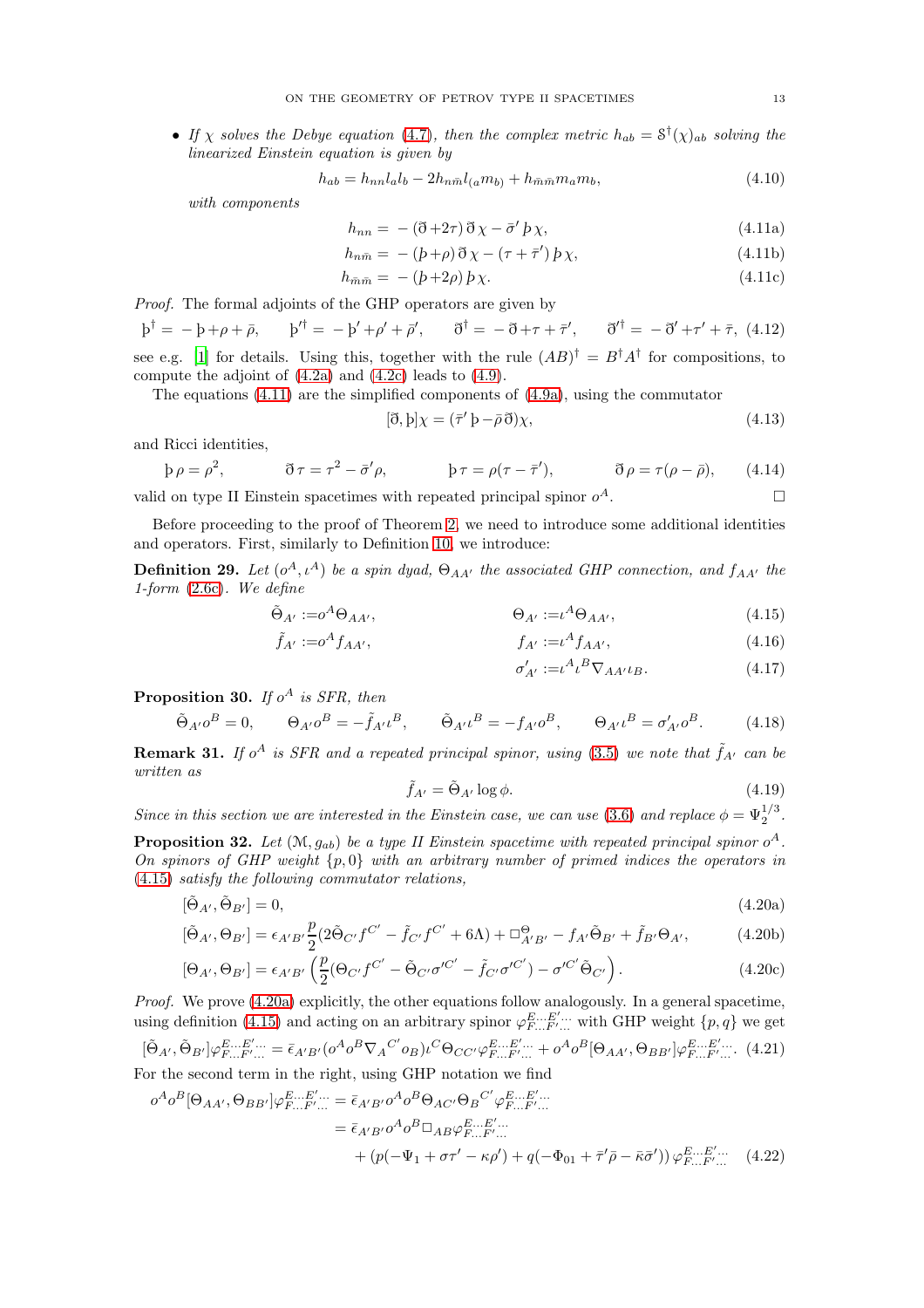where  $\Box_{AB} = \nabla_{A'(A} \nabla_{B)}^{A'}$  is the usual spinor curvature operator [\[18,](#page-19-9) Eq. (4.9.2)]. Suppose now that the spacetime is Einstein and of Petrov type II. Restricting the identity [\(4.22\)](#page-12-4) to primed spinor fields  $\varphi_{F'...}^{E'...}$  with GHP weight  $\{p, 0\}$ , we get that each of the terms in the right hand side vanishes:  $\Box_{AB} \varphi_{F'...}^{E'...} = 0$  because this only involves contractions with  $\Phi_{ABA'B'}$ , which vanishes because of the Einstein condition; the term with  $q$  vanishes because we are restricting to weight  $\{p, 0\}$ ; and the term with p vanishes because the vacuum type II condition implies  $\kappa = \sigma = \Psi_1 = 0$ . Furthermore, from this last condition we get  $o^A o^B \nabla_A C' o_B = 0$  (see [\(3.1\)](#page-5-2)), therefore [\(4.21\)](#page-12-5) vanishes identically and we get the result [\(4.20a\)](#page-12-3).

**Remark 33.** Since  $[\tilde{\Theta}_{A'}, \tilde{\Theta}_{B'}] = 2 \tilde{\Theta}_{[A'} \tilde{\Theta}_{B']} = - \bar{\epsilon}_{A'B'} \tilde{\Theta}^{C'} \tilde{\Theta}_{C'}$ , the result [\(4.20a\)](#page-12-3) can be equivalently stated as

<span id="page-13-3"></span>
$$
\tilde{\Theta}^{A'} \tilde{\Theta}_{A'} \varphi_{F'...}^{E'...} = 0 \tag{4.23}
$$

for any primed spinor  $\varphi_{F'...}^{E'...}$  (or scalar) with weight  $\{p, 0\}$ . This identity will be useful below.

**Proposition 34.** Let  $\tilde{\Theta}_{A'}$  be as in [\(4.15\)](#page-12-2), and let  $\phi$  be given by [\(3.6\)](#page-6-4). The linearized metric [\(4.10\)](#page-12-0) can be expressed as

<span id="page-13-2"></span><span id="page-13-0"></span>
$$
h_{AA'BB'} = o_A o_B X_{A'B'},\tag{4.24}
$$

where

<span id="page-13-1"></span>
$$
X_{A'B'} = -\phi^{-2} \tilde{\Theta}_{(A'} \left( \phi^2 \tilde{\Theta}_{B'} \right) \chi \right). \tag{4.25}
$$

*Proof.* This can be shown by direct comparison with  $(4.10)-(4.11)$  $(4.10)-(4.11)$ . First, from  $(4.24)$  we see that the only non-trivial components are

$$
X_{1'1'} = -\iota^A \bar{\iota}^{A'} \iota^B \bar{\iota}^{B'} h_{AA'BB'} = -n^a n^b h_{ab} = -h_{nn}, \tag{4.26a}
$$

$$
X_{0'1'} = -\iota^A \bar{\iota}^{A'} \iota^B \bar{o}^{B'} h_{AA'BB'} = -n^a \bar{m}^b h_{ab} = -h_{n\bar{m}},\tag{4.26b}
$$

$$
X_{0'0'} = -\iota^A \bar{o}^{A'} \iota^B \bar{o}^{B'} h_{AA'BB'} = -\bar{m}^a \bar{m}^b h_{ab} = -h_{\bar{m}\bar{m}},\tag{4.26c}
$$

so the general structure [\(4.10\)](#page-12-0) is recovered. Now we check that these components coincide with [\(4.11\)](#page-12-1). To do this, we write  $X_{A'B'}$  as

$$
X_{A'B'} = -\tilde{\Theta}_{A'}\tilde{\Theta}_{B'}\chi - 2(\tilde{\Theta}_{(A'}\log\phi)(\tilde{\Theta}_{B'})\chi). \tag{4.27}
$$

Next, we project this expression over the primed spin dyad  $(\bar{o}^{A'}, \bar{\iota}^{A'})$  to compute the components [\(4.26\)](#page-13-1). We will need the following identities:

$$
\beta \log \phi = \rho, \qquad \delta \log \phi = \tau,
$$
\n(4.28)

which follow from the fact that  $\phi = \Psi_2^{1/3}$  (eq. [\(3.6\)](#page-6-4)) together with the Bianchi identities for a Petrov type II spacetime. Then we have, for example,

$$
X_{1'1'} = -\bar{t}^{A'} \bar{t}^{B'} \tilde{\Theta}_{A'} \tilde{\Theta}_{B'} \chi - 2 \tilde{\sigma} \log \phi \tilde{\sigma} \chi
$$
  
=  $-\tilde{\sigma} \tilde{\sigma} \chi + (\tilde{\sigma} \bar{t}^{B'}) \tilde{\Theta}_{B'} \chi - 2\tau \tilde{\sigma} \chi$   
=  $-(\tilde{\sigma} + 2\tau) \tilde{\sigma} \chi - \bar{\sigma'} \gamma \chi$  (4.29)

where we used  $\partial \bar{t}^{B'} = -\bar{\sigma}' \partial^{B'}$ , see [\[18,](#page-19-9) Eq. (4.12.28)]. The other components can be computed along the same line.  $\Box$ 

**Proposition 35.** Let  $(M, g_{ab})$  be a type II Einstein spacetime with repeated principal spinor o<sup>A</sup>. The Ricci, Bianchi and commutator identities yield

<span id="page-13-4"></span>
$$
\tilde{\Theta}_{A'}\tilde{f}_{B'} = \tilde{f}_{A'}\tilde{f}_{B'},\tag{4.30a}
$$

$$
\tilde{\Theta}^{A'} f_{A'} = \Psi_2 + 2\Lambda,\tag{4.30b}
$$

$$
\Theta^{A'}\tilde{f}_{A'} = -\Psi_2 - 2\Lambda,\tag{4.30c}
$$

$$
\tilde{\Theta}_{A'}\Psi_2 = 3\tilde{f}_{A'}\Psi_2,\tag{4.30d}
$$

$$
\tilde{\Theta}_{A'}\tilde{\Theta}_{B'}\phi^{-1} = 0,\tag{4.30e}
$$

with the scalar field  $\phi$  defined in [\(3.6\)](#page-6-4).

*Proof.* These equations can be checked by GHP expansion using for example [\[18,](#page-19-9) Section 4.12].  $\Box$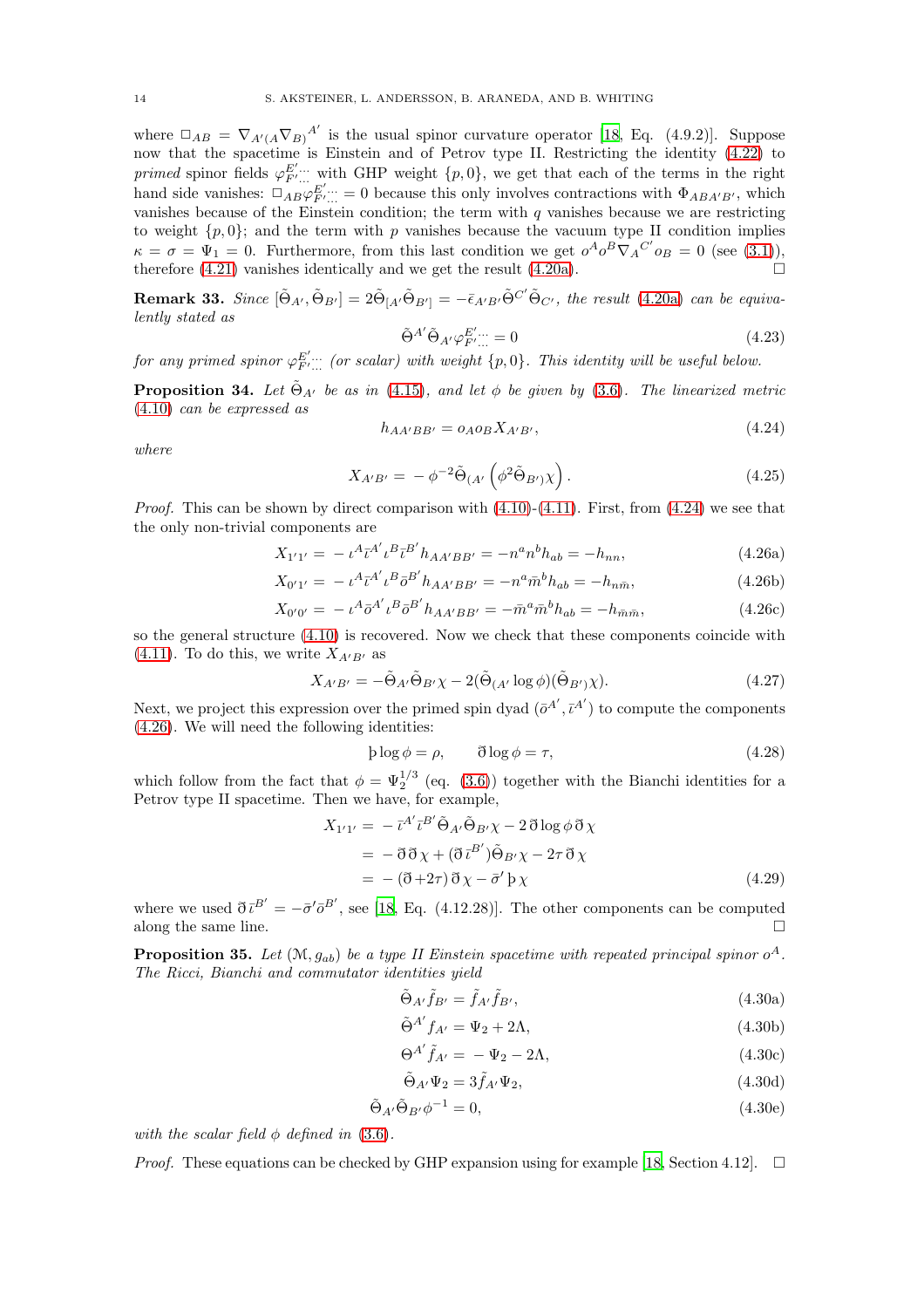The main result of this section is given in lemma [37](#page-15-0) below, from which theorem [2](#page-2-4) follows. The proof of lemma [37](#page-15-0) involves long computations and we transfer some intermediate steps into the following:

Proposition 36. The Debye equation in this formulation is given by

<span id="page-14-2"></span><span id="page-14-1"></span><span id="page-14-0"></span>
$$
\mathcal{O}^{\dagger}\chi = 2\Theta^{A'}(\tilde{\Theta}_{A'} + 3\tilde{f}_{A'})\chi - 6\Psi_2\chi.
$$
\n(4.31)

Repeated application of commutators on  $\chi$  of weight {-4,0} leads to

$$
\tilde{\Theta}_{A'}\Theta_{B'}\tilde{\Theta}^{B'}\tilde{\Theta}^{A'}\chi = -\tilde{f}^{A'}\tilde{f}^{B'}\Theta_{B'}\tilde{\Theta}_{A'}\chi + 3\tilde{f}^{A'}\Lambda\tilde{\Theta}_{A'}\chi - \frac{15}{2}\tilde{f}^{A'}\Psi_{2}\tilde{\Theta}_{A'}\chi - \frac{3}{2}f^{A'}\tilde{f}^{B'}\tilde{\Theta}_{A'}\tilde{\Theta}_{B'}\chi \n- 3f^{A'}\tilde{f}_{A'}\tilde{f}^{B'}\tilde{\Theta}_{B'}\chi + \tilde{f}^{A'}\tilde{\Theta}_{B'}\Theta^{B'}\tilde{\Theta}_{A'}\chi - \frac{3}{2}f^{A'}\tilde{f}^{B'}\tilde{\Theta}_{B'}\tilde{\Theta}_{A'}\chi \n+ \frac{3}{2}\tilde{f}^{A'}\tilde{\Theta}_{A'}f_{B'}\tilde{\Theta}^{B'}\chi - \frac{3}{2}\tilde{f}^{A'}\tilde{\Theta}_{B'}f_{A'}\tilde{\Theta}^{B'}\chi.
$$
\n(4.32)

$$
\tilde{\Theta}_{B'}\Theta_{A'}\tilde{\Theta}^{B'}\tilde{\Theta}^{A'}\chi = -\tilde{f}^{A'}\tilde{f}^{B'}\Theta_{B'}\tilde{\Theta}_{A'}\chi + 3\tilde{f}^{A'}\Lambda\tilde{\Theta}_{A'}\chi - \frac{15}{2}\tilde{f}^{A'}\Psi_{2}\tilde{\Theta}_{A'}\chi - \frac{3}{2}f^{A'}\tilde{f}^{B'}\tilde{\Theta}_{A'}\tilde{\Theta}_{B'}\chi \n- 3f^{A'}\tilde{f}_{A'}\tilde{f}^{B'}\tilde{\Theta}_{B'}\chi + \tilde{f}^{A'}\tilde{\Theta}_{B'}\Theta^{B'}\tilde{\Theta}_{A'}\chi - \frac{3}{2}f^{A'}\tilde{f}^{B'}\tilde{\Theta}_{B'}\tilde{\Theta}_{A'}\chi \n+ \frac{3}{2}\tilde{f}^{A'}\tilde{\Theta}_{A'}f_{B'}\tilde{\Theta}^{B'}\chi - \frac{3}{2}\tilde{f}^{A'}\tilde{\Theta}_{B'}f_{A'}\tilde{\Theta}^{B'}\chi.
$$
\n(4.33)

$$
\Theta_{B'}\Theta_{A'}\tilde{\Theta}^{B'}\tilde{\Theta}^{A'}\chi = -9\chi f^{A'}\tilde{f}_{A'}\Lambda + 18\chi\Lambda^2 - \frac{3}{4}f^{A'}\tilde{f}_{A'}\mathbf{0}^\dagger\chi + \frac{9}{2}\Lambda\mathbf{0}^\dagger\chi + \frac{1}{4}\mathbf{0}^\dagger\mathbf{0}^\dagger\chi - 9\chi f^{A'}\tilde{f}_{A'}\Psi_2 \n- 36\chi\Lambda\Psi_2 + \frac{3}{2}\mathbf{0}^\dagger\chi\Psi_2 - 36\chi\Psi_2^2 + 3\tilde{f}^{A'}\Lambda\Theta_{A'}\chi - 30\tilde{f}^{A'}\Psi_2\Theta_{A'}\chi \n+ \frac{3}{2}\tilde{f}^{A'}\Theta_{A'}\mathbf{0}^\dagger\chi - 18\chi\tilde{f}^{A'}\Theta_{A'}\Psi_2 - 3\Lambda\Theta_{A'}\tilde{\Theta}^{A'}\chi - 6\Psi_2\Theta_{A'}\tilde{\Theta}^{A'}\chi \n- \frac{3}{2}f^{A'}\tilde{f}^{B'}\Theta_{A'}\tilde{\Theta}_{B'}\chi - \frac{9}{2}f^{A'}\tilde{f}_{A'}\tilde{f}^{B'}\Theta_{B'}\chi - 3\tilde{f}^{A'}\tilde{f}^{B'}\Theta_{B'}\Theta_{A'}\chi \n+ \tilde{f}^{A'}\Theta_{B'}\Theta^{B'}\tilde{\Theta}_{A'}\chi - \frac{3}{2}f^{A'}\tilde{f}^{B'}\Theta_{B'}\tilde{\Theta}_{A'}\chi - 3\tilde{f}^{A'}\Theta_{B'}\tilde{\Theta}^{B'}\Theta_{A'}\chi \n+ 3\tilde{f}^{A'}\Theta_{A'}\tilde{f}_{B'}\Theta^{B'}\chi - \Theta_{B'}\tilde{\Theta}_{A'}\chi\Theta^{B'}\tilde{f}^{A'} - 3f^{A'}\Lambda\tilde{\Theta}_{A'}\chi - \frac{3}{2}f^{A'}\Psi_2\tilde{\Theta}_{A'}\chi \n+ 3\Theta^{A'}\Psi_2\tilde{\Theta}_{A'}\chi - \frac{3}{2}\tilde{f}^{A'}\Theta_{B'}f^{B'}\tilde{\Theta}_{A'}\chi - \frac{3}{2}\tilde{f}^{A'}\Theta_{
$$

<span id="page-14-4"></span><span id="page-14-3"></span>
$$
\Theta_{B'}\Theta_{A'}\tilde{\Theta}^{B'}\chi = -6\Lambda\Theta_{A'}\chi - 6\Psi_2\Theta_{A'}\chi - \frac{1}{2}\Theta_{A'}\mathcal{O}^{\dagger}\chi - 6\chi\Theta_{A'}\Psi_2 + 3\tilde{f}_{B'}\Theta_{A'}\Theta^{B'}\chi
$$
  
+ 3\Theta\_{A'}\tilde{f}\_{B'}\Theta^{B'}\chi - \frac{3}{2}\tilde{f}\_{B'}\sigma'^{B'}\tilde{\Theta}\_{A'}\chi - \frac{3}{2}\Theta\_{B'}f^{B'}\tilde{\Theta}\_{A'}\chi + \frac{3}{2}\tilde{\Theta}\_{A'}\chi\tilde{\Theta}\_{B'}\sigma'^{B'}  
- \sigma'^{B'}\tilde{\Theta}\_{B'}\tilde{\Theta}\_{A'}\chi. (4.35)

$$
\Theta_{A'}\tilde{\Theta}^{A'}\Theta^{B'}\chi = -4\chi f^{B'}\Lambda - 2\chi f^{B'}\Psi_2 + 4\chi \tilde{f}^{A'}\tilde{f}^{B'}\sigma'_{A'} - 2f^{B'}\tilde{f}^{A'}\Theta_{A'}\chi - 2f^{A'}\tilde{f}^{B'}\Theta_{A'}\chi
$$
  
\n
$$
-6\chi \tilde{f}^{B'}\Theta_{A'}f^{A'} - 2\chi \tilde{f}^{A'}\Theta_{A'}f^{B'} - 2\chi f^{A'}\Theta_{A'}\tilde{f}^{B'} - \tilde{f}^{B'}\Theta_{A'}\Theta^{A'}\chi - f^{A'}\Theta_{A'}\tilde{\Theta}^{B'}\chi
$$
  
\n
$$
+ \Theta_{A'}\tilde{f}^{B'}\Theta^{A'}\chi - 2f^{A'}\tilde{f}_{A'}\Theta^{B'}\chi - 2\Lambda\Theta^{B'}\chi - 10\Psi_2\Theta^{B'}\chi + 2\chi \tilde{f}^{A'}\Theta^{B'}f_{A'}
$$
  
\n
$$
-2\chi f^{A'}\Theta^{B'}\tilde{f}_{A'} + 3\Theta^{A'}\chi\Theta^{B'}\tilde{f}_{A'} - \frac{1}{2}\Theta^{B'}\mathcal{O}^{\dagger}\chi - 10\chi\Theta^{B'}\Psi_2 - 3\tilde{f}^{A'}\Theta^{B'}\Theta_{A'}\chi
$$
  
\n
$$
-2\tilde{f}^{B'}\sigma'^{A'}\tilde{\Theta}_{A'}\chi + 4\chi \tilde{f}^{B'}\tilde{\Theta}_{A'}\sigma'^{A'} - \sigma'^{A'}\tilde{\Theta}_{A'}\tilde{\Theta}^{B'}\chi + \frac{3}{2}\tilde{f}^{A'}\sigma'_{A'}\tilde{\Theta}^{B'}\chi
$$
  
\n
$$
- \frac{5}{2}\Theta_{A'}f^{A'}\tilde{\Theta}^{B'}\chi + \frac{3}{2}\tilde{\Theta}_{A'}\sigma'^{A'}\tilde{\Theta}^{B'}\chi.
$$
  
\n(4.36)

<span id="page-14-6"></span><span id="page-14-5"></span>
$$
\Theta_{B'}\Theta^{B'}\tilde{\Theta}_{A'}\chi = \frac{1}{2}(-3\tilde{f}_{B'}\sigma'^{B'}\tilde{\Theta}_{A'}\chi - 3\Theta_{B'}f^{B'}\tilde{\Theta}_{A'}\chi + 3\tilde{\Theta}_{A'}\chi\tilde{\Theta}_{B'}\sigma'^{B'} - 2\sigma'^{B'}\tilde{\Theta}_{B'}\tilde{\Theta}_{A'}\chi). \tag{4.37}
$$

*Proof.* The identities are verified by direct computation using the projected operators  $\Theta_{A'}$ ,  $\tilde{\Theta}_{A'}$ defined in [\(4.15\)](#page-12-2) and their commutator properties [\(4.20\)](#page-12-6). The Debye equation [\(4.31\)](#page-14-0) can be seen to coincide with [\(4.9b\)](#page-11-10) by GHP expansion.  $\Box$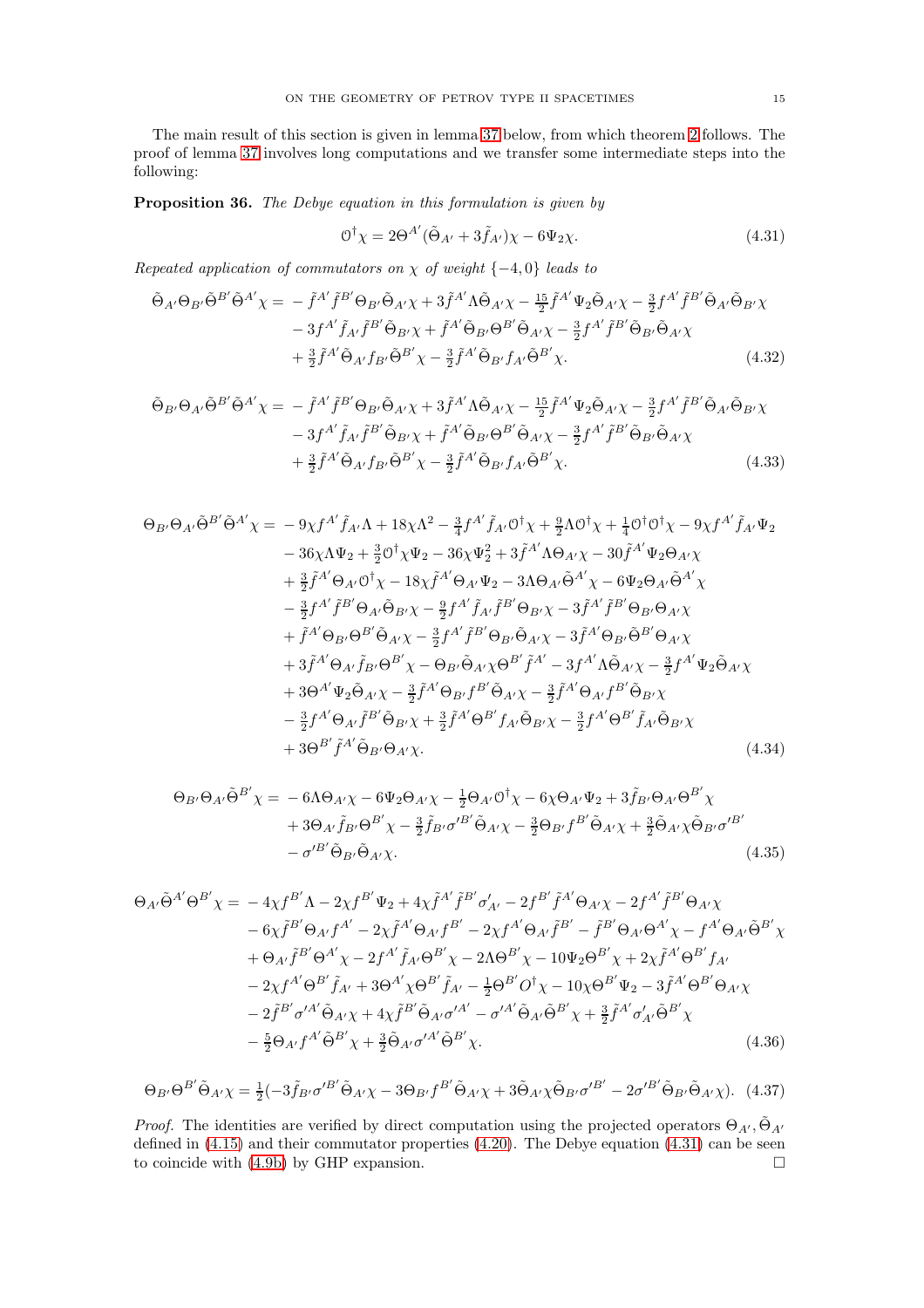<span id="page-15-0"></span>**Lemma 37.** The ASD curvature components of a metric of the form  $(4.10),(4.11)$  $(4.10),(4.11)$  $(4.10),(4.11)$  are given by

$$
\dot{\Psi}_0 = 0 \tag{4.38a}
$$

$$
\dot{\Psi}_1 = 0 \tag{4.38b}
$$

$$
\dot{\Psi}_2 = 0\tag{4.38c}
$$

$$
\dot{\Psi}_3 = -\frac{1}{4}(\tau \, b - \rho \, \eth) \mathcal{O}^\dagger \chi,\tag{4.38d}
$$

$$
\dot{\Psi}_4 = -(\Psi_2^{4/3} \xi^a \Theta_a + 3\Psi_2^2 + 6\Psi_2 \Lambda) \chi - (\frac{1}{8} 0^{\dagger} - \rho \, \dot{p}' + \tau \, \ddot{\sigma}' + 2\Psi_2 + \frac{5}{2} \Lambda) 0^{\dagger} \chi. \tag{4.38e}
$$

*Proof.* The result is verified by direct computation using the projected operators  $\Theta_{A'}$ ,  $\tilde{\Theta}_{A'}$  defined in [\(4.15\)](#page-12-2) and their commutator properties [\(4.20\)](#page-12-6). The first step is to derive an appropriate form for the components of the linearized ASD Weyl curvature spinor [\(4.1\)](#page-11-1). Replacing [\(4.24\)](#page-13-0) in [\(4.1\)](#page-11-1) and using [\(4.15\)](#page-12-2), [\(4.16\)](#page-12-7), [\(4.18\)](#page-12-8), we find

<span id="page-15-7"></span><span id="page-15-5"></span><span id="page-15-2"></span><span id="page-15-1"></span>
$$
\dot{\Psi}_0 = 0,\tag{4.39a}
$$

$$
\dot{\Psi}_1 = 0,\tag{4.39b}
$$

<span id="page-15-3"></span>
$$
\dot{\Psi}_2 = \frac{1}{12} (\tilde{\Theta}_{B'} + 2\tilde{f}_{B'}) (\tilde{\Theta}_{A'} + 2\tilde{f}_{A'}) X^{A'B'},
$$
\n(4.39c)

<span id="page-15-4"></span>
$$
\dot{\Psi}_3 = \frac{1}{8} \left( (\Theta_{B'} + f_{B'}) (\tilde{\Theta}_{A'} + 2\tilde{f}_{A'}) + (\tilde{\Theta}_{B'} + 3\tilde{f}_{B'}) \Theta_{A'} \right) X^{A'B'}, \tag{4.39d}
$$

<span id="page-15-6"></span>
$$
\dot{\Psi}_4 = \frac{1}{2} \left( \Theta_{B'} \Theta_{A'} - \sigma'_{B'} (\tilde{\Theta}_{A'} + 2\tilde{f}_{A'}) \right) X^{A'B'}.
$$
\n(4.39e)

So the first two equations, [\(4.39a\)](#page-15-1) and [\(4.39b\)](#page-15-2), follow from the algebraic structure of [\(4.25\)](#page-13-2). For  $\dot{\Psi}_2$ , rewrite the operator in [\(4.39c\)](#page-15-3) using [\(4.19\)](#page-12-9) and insert [\(4.25\)](#page-13-2),

$$
\dot{\Psi}_2 = \frac{1}{12} \phi^{-2} \tilde{\Theta}_{B'} \tilde{\Theta}_{A'} (\phi^2 X^{A'B'}) = \frac{1}{12} \phi^{-2} \tilde{\Theta}_{B'} \tilde{\Theta}_{A'} \tilde{\Theta}^{A'} (\phi^2 \tilde{\Theta}^{B'} \chi) = 0, \tag{4.40}
$$

where the last step follows from [\(4.23\)](#page-13-3). Next we compute  $\dot{\psi}_3$  by first inserting [\(4.25\)](#page-13-2) into [\(4.39d\)](#page-15-4) and expanding out,

$$
\dot{\Psi}_{3} = -\frac{1}{8}\tilde{f}^{A'}\Theta_{A'}\tilde{\Theta}_{B'}\tilde{\Theta}^{B'}\chi - \frac{1}{16}\Theta_{A'}\tilde{\Theta}_{B'}\tilde{\Theta}^{B'}\tilde{\Theta}^{A'}\chi + \frac{5}{8}\tilde{f}^{A'}\tilde{f}^{B'}\Theta_{B'}\tilde{\Theta}_{A'}\chi + \frac{3}{16}\tilde{f}^{A'}\Theta_{B'}\tilde{\Theta}_{A'}\tilde{\Theta}^{B'}\chi \n- \frac{1}{16}\Theta_{B'}\tilde{\Theta}_{A'}\tilde{\Theta}^{B'}\tilde{\Theta}^{A'}\chi + \frac{5}{16}\tilde{f}^{A'}\Theta_{B'}\tilde{\Theta}^{B'}\tilde{\Theta}_{A'}\chi + \frac{5}{8}\tilde{f}^{A'}\Theta_{B'}\tilde{f}^{B'}\tilde{\Theta}_{A'}\chi + \frac{1}{4}\Theta^{B'}\tilde{\Theta}^{A'}\chi\tilde{\Theta}_{A'}\tilde{f}_{B'} \n- \frac{1}{8}\tilde{f}^{A'}\tilde{\Theta}_{A'}\Theta_{B'}\tilde{\Theta}^{B'}\chi - \frac{1}{16}\tilde{\Theta}_{A'}\Theta_{B'}\tilde{\Theta}^{B'}\tilde{\Theta}^{A'}\chi - \frac{1}{8}f^{A'}\tilde{f}^{B'}\tilde{\Theta}_{A'}\tilde{\Theta}_{B'}\chi + \frac{1}{8}\Theta^{B'}\tilde{f}^{A'}\tilde{\Theta}_{A'}\tilde{\Theta}_{B'}\chi \n- \frac{1}{8}\tilde{\Theta}_{A'}\Theta_{B'}\tilde{f}^{B'}\tilde{\Theta}^{A'}\chi - \frac{1}{4}f^{A'}\tilde{f}_{A'}\tilde{f}^{B'}\tilde{\Theta}_{B'}\chi + \frac{1}{4}\tilde{f}^{A'}\Theta_{A'}\tilde{f}^{B'}\tilde{\Theta}_{B'}\chi + \frac{1}{8}\Theta_{A'}\tilde{\Theta}^{B'}\tilde{f}^{A'}\tilde{\Theta}_{B'}\chi \n- \frac{3}{8}\tilde{f}^{A'}\Theta^{B'}\tilde{f}_{A'}\tilde{\Theta}_{B'}\chi + \frac{1}{8}\Theta^{B'}\tilde{\Theta}_{A'}\tilde{f}^{A'}\tilde{\Theta}_{B'}\chi - \frac{1}{4}\Theta_{A'}\tilde{\Theta
$$

Using  $(4.30)$  and  $(4.20a)$  yields

$$
\dot{\Psi}_{3} = \frac{7}{8} \tilde{f}^{A'} \tilde{f}^{B'} \Theta_{B'} \tilde{\Theta}_{A'} \chi + \frac{1}{2} \tilde{f}^{A'} \Theta_{B'} \tilde{\Theta}^{B'} \tilde{\Theta}_{A'} \chi + \frac{3}{2} \tilde{f}^{A'} \Lambda \tilde{\Theta}_{A'} \chi + \frac{9}{8} \tilde{f}^{A'} \Psi_{2} \tilde{\Theta}_{A'} \chi - \frac{1}{8} \tilde{f}^{A'} \tilde{\Theta}_{A'} \Theta_{B'} \tilde{\Theta}^{B'} \chi \n- \frac{1}{16} \tilde{\Theta}_{A'} \Theta_{B'} \tilde{\Theta}^{B'} \tilde{\Theta}^{A'} \chi - \frac{3}{8} f^{A'} \tilde{f}_{A'} \tilde{f}^{B'} \tilde{\Theta}_{B'} \chi + \frac{3}{8} \tilde{f}^{A'} \Theta_{A'} \tilde{f}^{B'} \tilde{\Theta}_{B'} \chi - \frac{3}{8} \tilde{f}^{A'} \Theta^{B'} \tilde{f}_{A'} \tilde{\Theta}_{B'} \chi \n- \frac{1}{8} \tilde{\Theta}^{A'} \chi \tilde{\Theta}_{B'} \Theta_{A'} \tilde{f}^{B'} - \frac{1}{8} \tilde{f}^{A'} \tilde{\Theta}_{B'} \Theta_{A'} \tilde{\Theta}^{B'} \chi - \frac{1}{16} \tilde{\Theta}_{B'} \Theta_{A'} \tilde{\Theta}^{B'} \tilde{\Theta}^{A'} \chi - \frac{1}{8} f^{A'} \tilde{f}^{B'} \tilde{\Theta}_{B'} \tilde{\Theta}_{A'} \chi.
$$
\n(4.42)

To eliminate 4th order terms, we use [\(4.32\)](#page-14-1) and [\(4.33\)](#page-14-2), leading to

$$
\dot{\Psi}_{3} = \tilde{f}^{A'} \tilde{f}^{B'} \Theta_{B'} \tilde{\Theta}_{A'} \chi + \frac{1}{2} \tilde{f}^{A'} \Theta_{B'} \tilde{\Theta}^{B'} \tilde{\Theta}_{A'} \chi + \frac{9}{8} \tilde{f}^{A'} \Lambda \tilde{\Theta}_{A'} \chi + \frac{33}{16} \tilde{f}^{A'} \Psi_{2} \tilde{\Theta}_{A'} \chi - \frac{1}{8} \tilde{f}^{A'} \tilde{\Theta}_{A'} \Theta_{B'} \tilde{\Theta}^{B'} \chi \n+ \frac{3}{16} f^{A'} \tilde{f}^{B'} \tilde{\Theta}_{A'} \tilde{\Theta}_{B'} \chi + \frac{3}{8} \tilde{f}^{A'} \Theta_{A'} \tilde{f}^{B'} \tilde{\Theta}_{B'} \chi - \frac{3}{8} \tilde{f}^{A'} \Theta^{B'} \tilde{f}_{A'} \tilde{\Theta}_{B'} \chi - \frac{1}{8} \tilde{\Theta}^{A'} \chi \tilde{\Theta}_{B'} \Theta_{A'} \tilde{f}^{B'} \n- \frac{1}{8} \tilde{f}^{A'} \tilde{\Theta}_{B'} \Theta_{A'} \tilde{\Theta}^{B'} \chi - \frac{1}{8} \tilde{f}^{A'} \tilde{\Theta}_{B'} \Theta^{B'} \tilde{\Theta}_{A'} \chi + \frac{1}{16} f^{A'} \tilde{f}^{B'} \tilde{\Theta}_{B'} \tilde{\Theta}_{A'} \chi - \frac{3}{16} \tilde{f}^{A'} \tilde{\Theta}_{A'} f_{B'} \tilde{\Theta}^{B'} \chi \n+ \frac{3}{16} \tilde{f}^{A'} \tilde{\Theta}_{B'} f_{A'} \tilde{\Theta}^{B'} \chi.
$$
\n(4.43)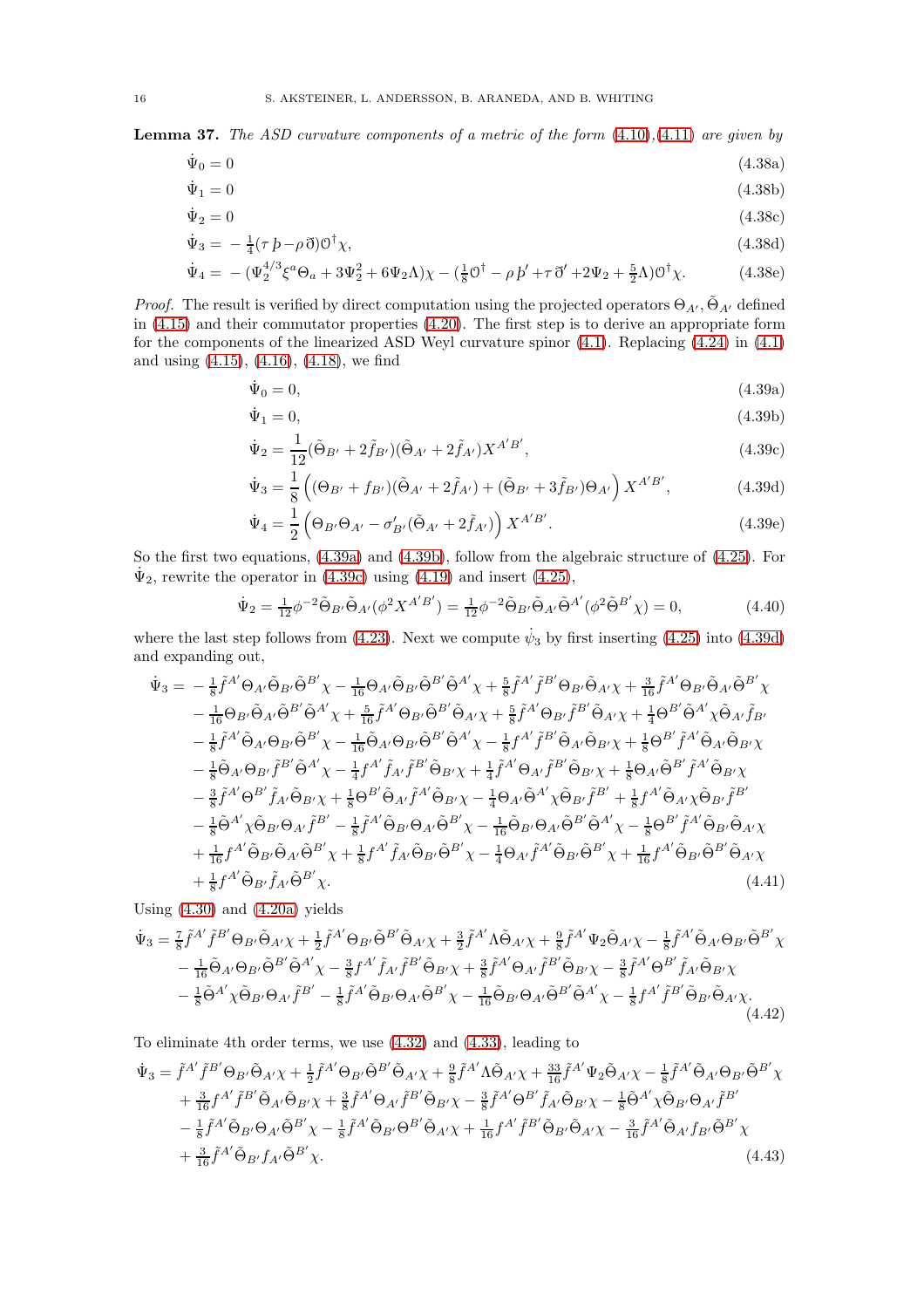Using the commutators [\(4.20a\)](#page-12-3), [\(4.20b\)](#page-12-10) and the Debye equation [\(4.31\)](#page-14-0) together with [\(4.30\)](#page-13-4) takes care of third order terms,

$$
\dot{\Psi}_{3} = -\frac{13}{8} \tilde{f}^{A} \Lambda \tilde{\Theta}_{A'} \chi - \frac{13}{16} \tilde{f}^{A'} \Psi_{2} \tilde{\Theta}_{A'} \chi - \frac{1}{4} \tilde{f}^{A'} \tilde{\Theta}_{A'} \mathcal{O}^{\dagger} \chi + \frac{3}{8} \tilde{f}^{A'} \Theta_{A'} \tilde{f}^{B'} \tilde{\Theta}_{B'} \chi - \frac{3}{8} \tilde{f}^{A'} \Theta^{B'} \tilde{f}_{A'} \tilde{\Theta}_{B'} \chi + \frac{7}{16} \tilde{f}^{A'} \tilde{\Theta}_{A'} f_{B'} \tilde{\Theta}^{B'} \chi - \frac{7}{16} \tilde{f}^{A'} \tilde{\Theta}_{B'} f_{A'} \tilde{\Theta}^{B'} \chi.
$$
\n(4.44)

Finally, the irreducible decompositions

$$
\tilde{\Theta}_{A'} f_{B'} = \tilde{\Theta}_{(A'} f_{B')} + \frac{1}{2} \bar{\epsilon}_{A'B'} \tilde{\Theta}_{C'} f^{C'}, \qquad (4.45a)
$$

$$
\Theta_{A'}\tilde{f}_{B'} = \Theta_{(A'}\tilde{f}_{B')} + \frac{1}{2}\bar{\epsilon}_{A'B'}\Theta_{C'}\tilde{f}^{C'},\tag{4.45b}
$$

lead to

<span id="page-16-0"></span>
$$
\dot{\Psi}_3 = -\frac{1}{4} \tilde{f}^{A'} \tilde{\Theta}_{A'} \mathcal{O}^\dagger \chi, \tag{4.46}
$$

which gives [\(4.38d\)](#page-15-5) by GHP expanding  $\tilde{f}^{A'}\tilde{\Theta}_{A'}$ .

To compute  $\Psi_4$ , insert [\(4.25\)](#page-13-2) into [\(4.39e\)](#page-15-6) and use the identity [\(4.34\)](#page-14-3) together with the Debye equation [\(4.31\)](#page-14-0) and [\(4.30\)](#page-13-4) leading to

$$
\dot{\Psi}_{4} = \frac{9}{2}\chi f^{A'}\tilde{f}_{A'}\Lambda - 18\chi\Lambda^{2} + \frac{3}{8}f^{A'}\tilde{f}_{A'}\mathcal{O}^{\dagger}\chi - 2\Lambda\mathcal{O}^{\dagger}\chi - \frac{1}{8}\mathcal{O}^{\dagger}\mathcal{O}^{\dagger}\chi + \frac{9}{2}\chi f^{A'}\tilde{f}_{A'}\Psi_{2} + 6\chi\Lambda\Psi_{2} \n- \frac{7}{4}\mathcal{O}^{\dagger}\chi\Psi_{2} + \frac{15}{2}\chi\Psi_{2}^{2} + \frac{21}{2}\tilde{f}^{A'}\Psi_{2}\Theta_{A'}\chi + 6\chi\Lambda\Theta_{A'}\tilde{f}^{A'} - \frac{3}{2}\chi\Psi_{2}\Theta_{A'}\tilde{f}^{A'} - \frac{1}{2}\tilde{f}^{A'}\Theta_{A'}\mathcal{O}^{\dagger}\chi \n+ \frac{21}{2}\chi\tilde{f}^{A'}\Theta_{A'}\Psi_{2} + \frac{3}{2}\chi\tilde{f}^{A'}\Theta_{A'}\Theta_{B'}\tilde{f}^{B'} + \frac{3}{4}f^{A'}\tilde{f}^{B'}\Theta_{A}\tilde{\Theta}_{B'}\chi + \frac{9}{4}f^{A'}\tilde{f}_{A'}\tilde{f}^{B'}\Theta_{B'}\chi \n+ \frac{3}{2}\tilde{f}^{A'}\Theta_{A'}\chi\Theta_{B'}\tilde{f}^{B'} + 3\tilde{f}^{A'}\tilde{f}^{B'}\Theta_{B'}\Theta_{A'}\chi - \frac{1}{2}\tilde{f}^{A'}\Theta_{B'}\Theta_{A'}\tilde{\Theta}^{B'}\chi - \frac{1}{2}\tilde{f}^{A'}\Theta_{B'}\Theta^{B'}\tilde{\Theta}_{A'}\chi \n+ \frac{3}{4}f^{A'}\tilde{f}^{B'}\Theta_{B'}\tilde{\Theta}_{A'}\chi + \frac{3}{2}\tilde{f}^{A'}\Theta_{B'}\tilde{\Theta}^{B'}\Theta_{A'}\chi - 3\tilde{f}^{A'}\Theta_{A'}\tilde{f}_{B'}\Theta^{B'}\chi + \Theta_{A'}\tilde{\Theta}_{B'}\chi\Theta^{B'}\tilde{f}^{A'} \n+ \frac{1}{2}\Theta_{B'}\tilde{\Theta
$$

To convert third order terms we use identities [\(4.35\)](#page-14-4), [\(4.36\)](#page-14-5), [\(4.37\)](#page-14-6). After a commutator [\(4.20b\)](#page-12-10) and [\(4.30\)](#page-13-4) is used, we have

$$
\dot{\Psi}_{4} = \frac{9}{2}\chi f^{A'}\tilde{f}_{A'}\Lambda + 6\chi\Lambda^{2} + \frac{3}{8}f^{A'}\tilde{f}_{A'}\mathcal{O}^{\dagger}\chi - 2\Lambda\mathcal{O}^{\dagger}\chi - \frac{1}{8}\mathcal{O}^{\dagger}\mathcal{O}^{\dagger}\chi + \frac{9}{2}\chi f^{A'}\tilde{f}_{A'}\Psi_{2} + 3\chi\Lambda\Psi_{2} \n- \frac{7}{4}\mathcal{O}^{\dagger}\chi\Psi_{2} + 3\tilde{f}^{A'}\Lambda\Theta_{A'}\chi - \tilde{f}^{A'}\Theta_{A'}\mathcal{O}^{\dagger}\chi - \frac{3}{4}f^{A'}\tilde{f}^{B'}\Theta_{A'}\tilde{\Theta}_{B'}\chi + \frac{9}{4}f^{A'}\tilde{f}_{A'}\tilde{f}^{B'}\Theta_{B'}\chi \n+ \frac{3}{4}f^{A'}\tilde{f}^{B'}\Theta_{B'}\tilde{\Theta}_{A'}\chi - \frac{1}{2}\Theta_{A'}\tilde{\Theta}_{B'}\chi\Theta^{B'}\tilde{f}^{A'} + \frac{1}{2}\Theta_{B'}\tilde{\Theta}_{A'}\chi\Theta^{B'}\tilde{f}^{A'} + \frac{3}{2}f^{A'}\Lambda\tilde{\Theta}_{A'}\chi \n+ \frac{3}{4}f^{A'}\Psi_{2}\tilde{\Theta}_{A'}\chi - \Theta^{A'}\Psi_{2}\tilde{\Theta}_{A'}\chi - \frac{3}{2}\tilde{f}^{A'}\Theta_{B'}f^{B'}\tilde{\Theta}_{A'}\chi - \frac{3}{4}\tilde{f}^{A'}\tilde{f}^{B'}\sigma'_{A'}\tilde{\Theta}_{B'}\chi \n+ \frac{3}{4}\tilde{f}^{A'}\Theta_{A'}f^{B'}\tilde{\Theta}_{B'}\chi - \frac{3}{4}f^{A'}\Theta_{A'}\tilde{f}^{B'}\tilde{\Theta}_{B'}\chi + \frac{1}{2}\Theta_{A'}\Theta^{B'}\tilde{f}^{A'}\tilde{\Theta}_{B'}\chi - \frac{3}{4}\tilde{f}^{A'}\Theta^{B'}f_{A'}\tilde{\Theta}_{B'}\chi \n+ \frac{3}{4}f^{A'}\Theta^{B'}\tilde{f}_{A'}\tilde{\Theta}_{B'}\chi + \frac{3}{4}\til
$$

Now, the commutator [\(4.20a\)](#page-12-3) together with the irreducible decomposition

$$
\Theta_{A'}\tilde{\Theta}_{B'}\chi = \Theta_{(A'}\tilde{\Theta}_{B')}\chi + \frac{1}{2}\bar{\epsilon}_{A'B'}\Theta_{C'}\tilde{\Theta}^{C'}\chi,\tag{4.49}
$$

and [\(4.31\)](#page-14-0), [\(4.30\)](#page-13-4) yields

$$
\dot{\Psi}_{4} = -\frac{5}{2}\Lambda \mathcal{O}^{\dagger} \chi - \frac{1}{8} \mathcal{O}^{\dagger} \mathcal{O}^{\dagger} \chi - 6\chi \Lambda \Psi_{2} - 2\mathcal{O}^{\dagger} \chi \Psi_{2} - 3\chi \Psi_{2}^{2} - \frac{3}{2} \tilde{f}^{A'} \Psi_{2} \Theta_{A'} \chi - \tilde{f}^{A'} \Theta_{A'} \mathcal{O}^{\dagger} \chi \n+ \frac{3}{2} f^{A'} \Lambda \tilde{\Theta}_{A'} \chi + \frac{3}{4} f^{A'} \Psi_{2} \tilde{\Theta}_{A'} \chi - \frac{1}{2} \Theta^{A'} \Psi_{2} \tilde{\Theta}_{A'} \chi - \frac{5}{4} \tilde{f}^{A'} \Theta_{B'} f^{B'} \tilde{\Theta}_{A'} \chi \n- \frac{1}{2} \tilde{f}^{A'} \tilde{f}^{B'} \sigma'_{A'} \tilde{\Theta}_{B'} \chi + \frac{3}{4} \tilde{f}^{A'} \Theta_{A'} f^{B'} \tilde{\Theta}_{B'} \chi - \frac{3}{4} f^{A'} \Theta_{A'} \tilde{f}^{B'} \tilde{\Theta}_{B'} \chi - \frac{3}{4} \tilde{f}^{A'} \Theta^{B'} f_{A'} \tilde{\Theta}_{B'} \chi \n+ \frac{3}{4} f^{A'} \Theta^{B'} \tilde{f}_{A'} \tilde{\Theta}_{B'} \chi + \frac{1}{2} \tilde{f}^{A'} \tilde{\Theta}_{A'} \chi \tilde{\Theta}_{B'} \sigma'^{B'}.
$$
\n(4.50)

The Ricci identity

$$
2\Psi_3 - \tilde{f}_{B'}\sigma'^{B'} + \Theta_{A'}f^{A'} - \tilde{\Theta}_{B'}\sigma'^{B'} = 0.
$$
 (4.51)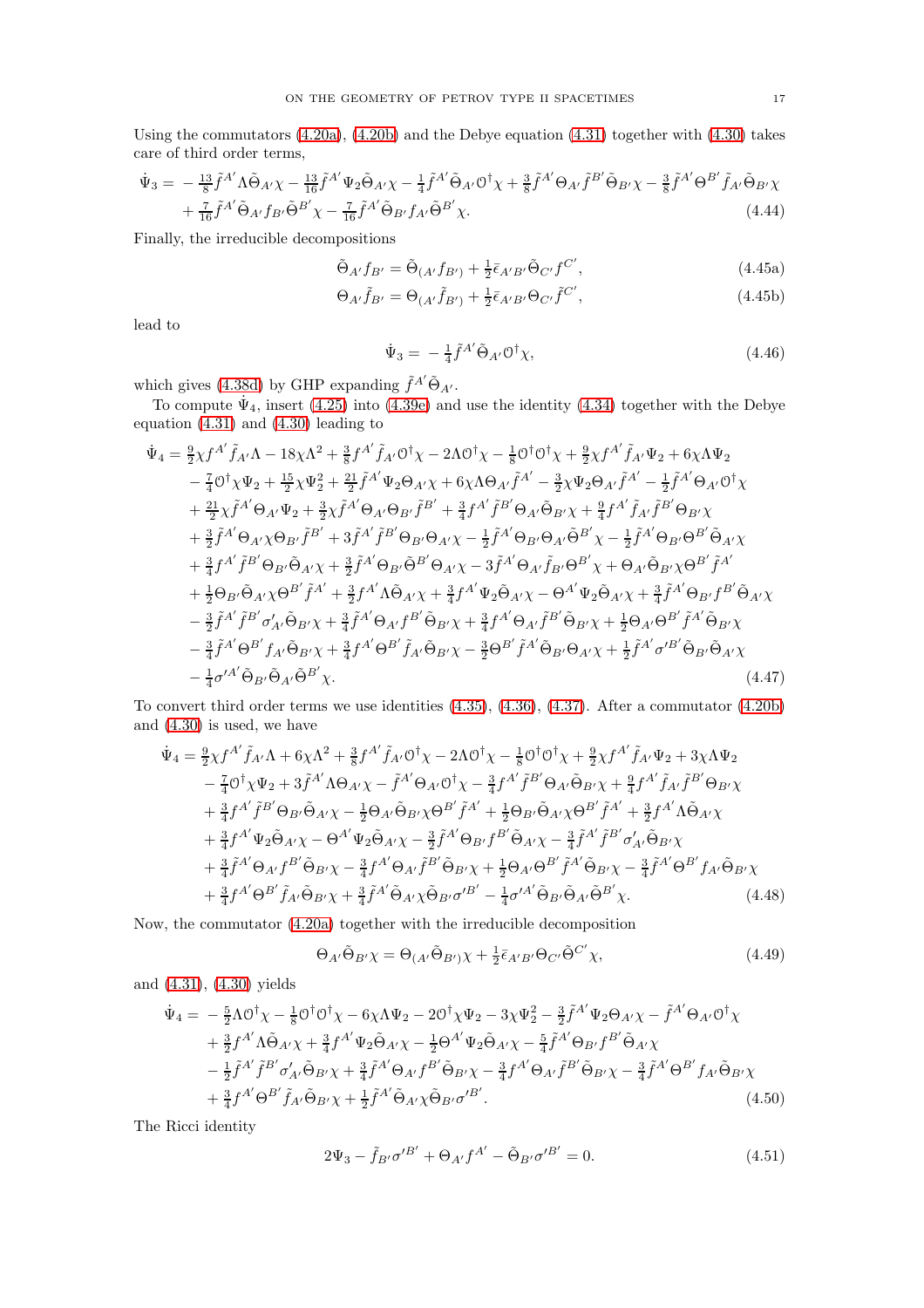and the irreducible decompositions [\(4.45b\)](#page-16-0) and

$$
\Theta_{A'} f_{B'} = \Theta_{(A'} f_{B')} + \frac{1}{2} \bar{\epsilon}_{A'B'} \Theta_{C'} f^{C'}, \qquad (4.52)
$$

lead to

$$
\dot{\Psi}_4 = -\frac{5}{2}\Lambda \mathcal{O}^{\dagger} \chi - \frac{1}{8} \mathcal{O}^{\dagger} \mathcal{O}^{\dagger} \chi - 6\chi \Lambda \Psi_2 - 2\mathcal{O}^{\dagger} \chi \Psi_2 - 3\chi \Psi_2^2 - \frac{3}{2} \tilde{f}^{A'} \Psi_2 \Theta_{A'} \chi - \tilde{f}^{A'} \Theta_{A'} \mathcal{O}^{\dagger} \chi + \tilde{f}^{A'} \Psi_3 \tilde{\Theta}_{A'} \chi - \frac{1}{2} \Theta^{A'} \Psi_2 \tilde{\Theta}_{A'} \chi.
$$
\n(4.53)

To bring it into the final form we use the Bianchi identity

$$
-3f_{A'}\Psi_2 + 2\tilde{f}_{A'}\Psi_3 + \Theta_{A'}\Psi_2 - \tilde{\Theta}_{A'}\Psi_3 = 0, \qquad (4.54)
$$

resulting in

$$
\dot{\Psi}_4 = -\frac{3}{2}\Psi_2(f^{A'}\tilde{\Theta}_{A'} + \tilde{f}^{A'}\Theta_{A'} + 2\Psi_2 + 4\Lambda)\chi + \frac{1}{2}(\tilde{\Theta}_{A'} - 4\tilde{f}_{A'})\Psi_3\tilde{\Theta}^{A'}\chi \n- \left(\frac{1}{8}\mathcal{O}^\dagger + \tilde{f}^{A'}\Theta_{A'} + 2\Psi_2 + \frac{5}{2}\Lambda\right)\mathcal{O}^\dagger\chi.
$$
\n(4.55)

GHP expansion of  $\tilde{f}_{A}, \Theta_{A}, \tilde{\Theta}_{A'}$  leads to

$$
\dot{\Psi}_{4} = -\frac{3}{2}\Psi_{2}(\rho' \rho - \rho' + \tau \vec{\partial}' - \tau' \vec{\partial} + 2\Psi_{2} + 4\Lambda)\chi + \frac{1}{2}((\rho - 4\rho)\Psi_{3})\vec{\partial}\chi - \frac{1}{2}((\vec{\partial} - 4\tau)\Psi_{3})\rho\chi - (\frac{1}{8}\mathcal{O}^{\dagger} - \rho'\rho' + \tau \vec{\partial}' + 2\Psi_{2} + \frac{5}{2}\Lambda)\mathcal{O}^{\dagger}\chi.
$$
\n(4.56)

Comparison to the projected Killing vector defined in  $(3.26)$  shows  $(4.38e)$ .

*Proof of Theorem [2.](#page-2-4)* The result follows from Lemma [37](#page-15-0) by imposing the Debye equation [\(4.7\)](#page-11-6).  $\Box$ 

**Remark 38.** In the special case of vacuum Petrov type D and for tetrads invariant under  $\xi^a$ , [\(4.38e\)](#page-15-7) reduces to  $\dot{\Psi}_4 = \xi^a \nabla_a \chi$ , see [\[1\]](#page-18-6).

<span id="page-17-0"></span>Remark 39. Let us finally compare to three references closely related to the results of this section.

- (1) In [\[15](#page-19-2)] Kegeles and Cohen discuss Debye potentials for algebraically special geometries. They restricted to vacuum Petrov type D for the derivation of the linearized Weyl spinor, see equation (5.28) in that reference. They reduced the ASD Weyl curvature to type N and also the  $\Psi_4$  to first order.
- (2) In [\[26](#page-19-1)], Stewart derived the linearized connection and curvature components for vacuum type II perturbations in terms of a Debye potential. However, the result was not fully simplified, see equation  $(4.27)$  of that reference, so that the type N property could not be observed. The result was also presented in terms of a real metric, which means that all terms involving  $\bar{\chi}$  correspond to self dual Weyl curvature, while  $\chi$  terms belong to anti-self dual Weyl curvature.

It should also be noted that in general, linearized Dyad components differ from dyad components of the linearized field. In this paper  $\dot{\Psi}_i$  refers to the latter, while Stewart used the linearized Newman-Penrose equations, i.e. the former. However, he made a special choice of linearized tetrad for which the two sets of linearized Weyl components coincide.

(3) In [\[14](#page-19-17)], Jeffryes discusses a reduction to scalar potentials for algebraically special solutions to the full non-linear Einstein-Yang-Mills equations. Further it is shown that, to linear order, this construction reduces to the Debye potential formulation. Remarkably, the ASD Weyl curvature can be simplified already on the non-linear level, so that Theorem [2](#page-2-4) we discuss here follows from the linearized equations (8.75-77) of that reference.

Acknowledgements. This work started while the authors were in residence at Institut Mittag-Leffler in Djursholm, Sweden during the fall of 2019, supported by the Swedish Research Council under grant no. 2016-06596. SA thanks Thomas Bäckdahl for xAct support and Benjamin Jeffryes for comments on his preprint [\[14\]](#page-19-17). BA is supported by a postdoctoral fellowship from Conicet (Argentina). BFW acknowledges support from NSF grant PHY 1607323, sabbatical support from the University of Florida and the Observaroire de Paris at Meudon, and the Institut d'Astrophysique de Paris.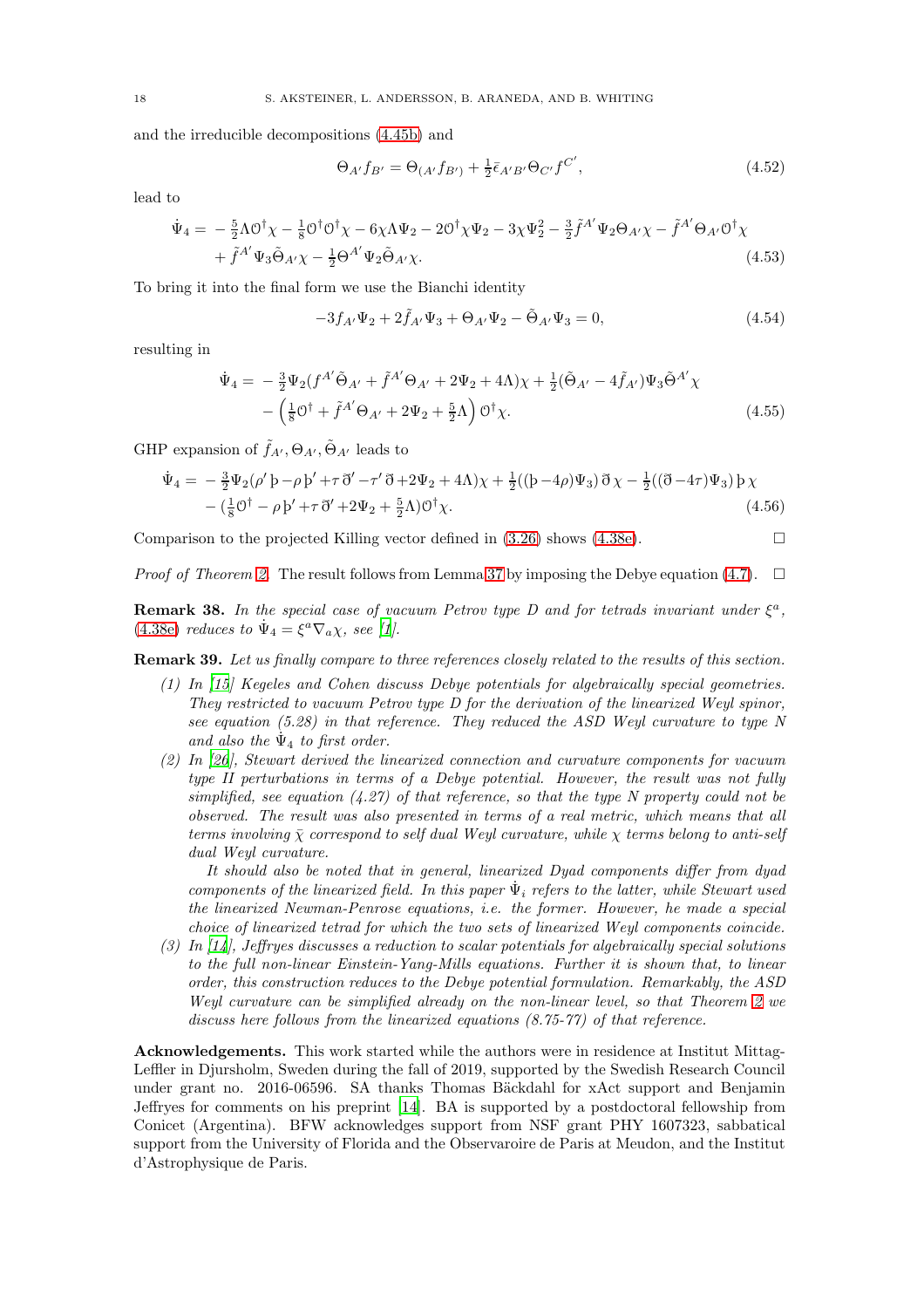## Appendix A. Robinson-Trautman metrics

<span id="page-18-2"></span>In 1968, Robinson and Trautman, [\[22\]](#page-19-24), published a line element for which the vacuum Einstein equations reduce essentially to a non-linear fourth order equation for a real scalar function. It admits solutions of all Petrov types. Here we briefly review the reduction and also the explicit example of Petrov type II given in [\[22](#page-19-24)].

In coordinates  $(u, r, \zeta, \overline{\zeta})$  and with real functions H, P, define the tetrad

$$
l^{a} = (\partial_{r})^{a}, \qquad n^{a} = (\partial_{u})^{a} - H(\partial_{r})^{a}, \qquad m^{a} = Pr^{-1}(\partial_{\zeta})^{a}, \qquad \bar{m}^{a} = Pr^{-1}(\partial_{\bar{\zeta}})^{a}.
$$
 (A.1)

Due to the normalization  $l^a n_a = 1, m^a \overline{m}_a = -1$ , the inverse is given by

$$
l_a = du_a
$$
,  $n_a = dr_a + H du_a$ ,  $m_a = -rP^{-1}d\zeta_a$ ,  $\bar{m}_a = -rP^{-1}d\bar{\zeta}_a$ , (A.2)

so that the metric  $g_{ab} = 2l_{(a}n_{b)} - 2m_{(a}\bar{m}_{b)}$  is of the form

<span id="page-18-7"></span>
$$
g_{ab} = 2\mathrm{d}r_{(a}\mathrm{d}u_{b)} + 2H\mathrm{d}u_{a}\mathrm{d}u_{b} - 2r^{2}P^{-2}\mathrm{d}\zeta_{(a}\mathrm{d}\bar{\zeta}_{b)}.
$$
 (A.3)

This metric is Ricci flat if  $H$  is given by

$$
H = P^2 \partial_{\zeta} \partial_{\bar{\zeta}} \log(P) - r \partial_u \log(P) - mr^{-1}, \quad \text{with } m = m(u), \tag{A.4}
$$

and  $P$  being independent of  $r$ , solving

$$
P^2 \partial_{\zeta} \partial_{\bar{\zeta}} \left( P^2 \partial_{\zeta} \partial_{\bar{\zeta}} \log(P) \right) - \partial_u m + 3m \partial_u \log(P) = 0. \tag{A.5}
$$

For the connection and curvature we find

$$
\kappa = \sigma = \sigma' = \tau = \tau' = \epsilon = 0,
$$
\n $R_{ab} = 0,$ \n $\Psi_0 = \Psi_1 = 0,$ \n(A.6)

in particular the metric is algebraically special. The non-vanishing spin coefficients are given by

$$
\kappa' = -Pr^{-1}\partial_{\zeta}H, \qquad \rho = -r^{-1}, \qquad \rho' = Hr^{-1}\partial_{u}\log(P), \qquad \text{(A.7a)}
$$

$$
\gamma = \frac{1}{2}\partial_{\zeta}H \qquad \alpha = \frac{1}{2}r^{-1}\partial_{u}P \qquad \beta = -\frac{1}{2}r^{-1}\partial_{u}P \qquad \text{(A.7b)}
$$

$$
\gamma = \frac{1}{2}\partial_r H, \qquad \alpha = \frac{1}{2}r^{-1}\partial_{\bar{\zeta}}P, \qquad \beta = -\frac{1}{2}r^{-1}\partial_{\zeta}P, \qquad (A.7b)
$$

with  $H$  given in  $(A.4)$  and the remaining Weyl components are of the form

$$
\Psi_2 = -mr^{-3}, \qquad \Psi_3 = -Pr^{-2}\partial_{\bar{\zeta}}\left(P^2\partial_{\zeta}\partial_{\bar{\zeta}}\log(P)\right), \tag{A.8a}
$$

$$
\Psi_4 = r^{-2} \partial_{\bar{\zeta}} \left( P^2 \partial_{\zeta} \partial_{\bar{\zeta}} \log(P) - r \partial_u \log(P) \right). \tag{A.8b}
$$

An explicit example of a type II geometry, found in [\[22](#page-19-24)], is given by

$$
P = (\zeta + \bar{\zeta})^{3/2}, \qquad m = \text{const.}, \tag{A.9}
$$

leading to  $H = -m/r - 3(\zeta + \bar{\zeta})/2$  and to the metric

$$
g_{ab} = 2\mathrm{d}r_{(a}\mathrm{d}u_{b)} - (3(\zeta + \bar{\zeta}) + 2m/r)\,\mathrm{d}u_{a}\mathrm{d}u_{b} - 2r^{2}(\zeta + \bar{\zeta})^{-3}\mathrm{d}\zeta_{(a}\mathrm{d}\bar{\zeta}_{b)},\tag{A.10}
$$

see also [\[25,](#page-19-25) §28]. The spin coefficients reduce to

$$
\kappa' = \frac{3(\zeta + \bar{\zeta})^{3/2}}{2r}, \quad \rho = -\frac{1}{r}, \quad \rho' = -\frac{m}{r^2} - \frac{3(\zeta + \bar{\zeta})}{2r}, \quad \gamma = \frac{m}{2r^2}, \quad \alpha = -\beta = \frac{3(\zeta + \bar{\zeta})^{1/2}}{4r},\tag{A.11}
$$

and the curvature components are given by

$$
\Psi_2 = -\frac{m}{r^3}, \qquad \Psi_3 = \frac{3(\zeta + \bar{\zeta})^{3/2}}{2r^2}, \qquad \Psi_4 = -\frac{9(\zeta + \bar{\zeta})^2}{2r^2}.
$$
\n(A.12)

### <span id="page-18-5"></span>**REFERENCES**

- <span id="page-18-6"></span>[1] Steffen Aksteiner. Geometry and analysis in black hole spacetimes. PhD thesis, Gottfried Wilhelm Leibniz Universität Hannover, 2014. [http://d-nb.info/1057896721.](http://d-nb.info/1057896721)
- <span id="page-18-3"></span>[2] Steffen Aksteiner and Thomas Bäckdahl. SpinFrames, 2015-2018. [SpinFrames.](http://xact.es/SpinFrames/)
- <span id="page-18-1"></span>[3] Steffen Aksteiner and Thomas Bäckdahl. Symmetries of linearized gravity from adjoint operators. Journal of Mathematical Physics, 60(8):082501, August 2019.
- <span id="page-18-0"></span>[4] Lars Andersson, Thomas Bäckdahl, and Pieter Blue. Second order symmetry operators. Class. Quant. Grav., 31:135015, 2014.
- <span id="page-18-4"></span>[5] Bernardo Araneda. Conformal invariance, complex structures and the Teukolsky connection. Classical and Quantum Gravity, 35(17):175001, September 2018.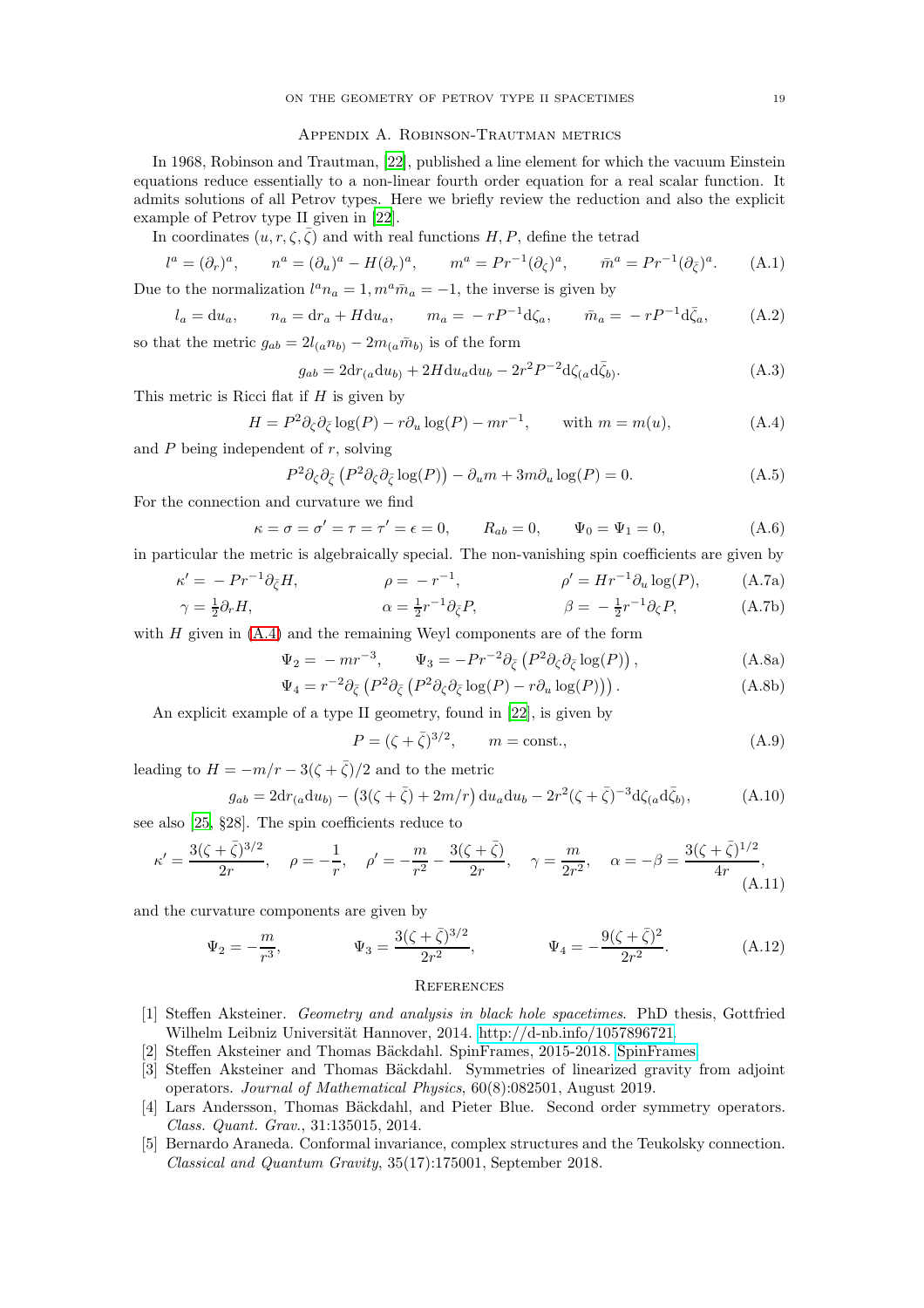- <span id="page-19-21"></span>[6] Bernardo Araneda. Two-dimensional twistor manifolds and Teukolsky operators. Letters in Mathematical Physics, 110(10):2603–2638, June 2020.
- <span id="page-19-23"></span>[7] Thomas Bäckdahl and Juan A. Valiente Kroon. A formalism for the calculus of variations with spinors. *Journal of Mathematical Physics*, 57(2):022502, February 2016.
- <span id="page-19-8"></span>[8] Leor Barack and Paco Giudice. Time-domain metric reconstruction for self-force applications. Phys. Rev. D, 95(10):104033, 2017.
- <span id="page-19-4"></span>[9] P.L. Chrzanowski. Vector Potential and Metric Perturbations of a Rotating Black Hole. Phys. Rev. D, 11:2042–2062, 1975.
- <span id="page-19-13"></span>[10] Robert Geroch, Alan Held, and Roger Penrose. A space-time calculus based on pairs of null directions. Journal of Mathematical Physics, 14(7):874–881, 1973.
- <span id="page-19-6"></span>[11] Stephen R. Green, Stefan Hollands, and Peter Zimmerman. Teukolsky formalism for nonlinear Kerr perturbations. Class. Quant. Grav., 37(7):075001, 2020.
- <span id="page-19-11"></span>[12] Lane P Hughston and Paul Sommers. The symmetries of kerr black holes. Communications in Mathematical Physics, 33(2):129–133, 1973.
- <span id="page-19-12"></span>[13] Benjamin P. Jeffryes. Space-times with two-index Killing spinors. Proceedings of the Royal Society of London Series A, 392(1803):323–341, April 1984.
- <span id="page-19-17"></span>[14] Benjamin P. Jeffryes. Half-algebraically special space-times, field equations and potentials. Max Planck Institut fur Astrophysik Report, 263:12–101, January 1986.
- <span id="page-19-2"></span>[15] Lawrence S Kegeles and Jeffrey M Cohen. Constructive procedure for perturbations of spacetimes. Physical Review D, 19(6):1641, 1979.
- <span id="page-19-5"></span>[16] Carlos O. Lousto and Bernard F. Whiting. Reconstruction of black hole metric perturbations from Weyl curvature. Phys. Rev. D, 66:024026, 2002.
- <span id="page-19-7"></span>[17] Cesar Merlin, Amos Ori, Leor Barack, Adam Pound, and Maarten van de Meent. Completion of metric reconstruction for a particle orbiting a Kerr black hole. Phys. Rev. D, 94(10):104066, November 2016.
- <span id="page-19-9"></span>[18] Roger Penrose and Wolfgang Rindler. Spinors and space-time: Volume 1, Two-spinor calculus and relativistic fields, volume 1. Cambridge University Press, 1984.
- <span id="page-19-10"></span>[19] Roger Penrose and Wolfgang Rindler. Spinors and space-time: Volume 2, Spinor and twistor methods in space-time geometry, volume 2. Cambridge University Press, 1986.
- <span id="page-19-19"></span>[20] Kartik Prabhu and Robert M. Wald. Canonical energy and Hertz potentials for perturbations of Schwarzschild spacetime. Classical and Quantum Gravity, 35(23):235004, December 2018.
- <span id="page-19-20"></span>[21] Larry R. Price, Karthik Shankar, and Bernard F. Whiting. On the existence of radiation gauges in Petrov type II spacetimes. Classical and Quantum Gravity, 24(9):2367–2388, May 2007.
- <span id="page-19-24"></span>[22] I. Robinson and A. Trautman. Some Spherical Gravitational Waves in General Relativity. Proceedings of the Royal Society of London Series A, 265(1323):463–473, February 1962.
- <span id="page-19-14"></span>[23] Krzysztof Rózga. Real slices of complex space-time in general relativity. Reports on Mathematical Physics, 11(2):197–210, April 1977.
- <span id="page-19-22"></span>[24] R. Sachs. Gravitational Waves in General Relativity. VI. The Outgoing Radiation Condition. Proceedings of the Royal Society of London Series A, 264(1318):309–338, November 1961.
- <span id="page-19-25"></span>[25] Hans Stephani, Dietrich Kramer, Malcolm MacCallum, Cornelius Hoenselaers, and Eduard Herlt. Exact Solutions of Einstein's Field Equations. Cambridge Monographs on Mathematical Physics. Cambridge University Press, 2 edition, 2003.
- <span id="page-19-1"></span>[26] J. M. Stewart. Hertz-Bromwich-Debye-Whittaker-Penrose potentials in general relativity. Proceedings of the Royal Society of London Series A, 367(1731):527–538, September 1979.
- <span id="page-19-16"></span>[27] G. F. Torres Del Castillo. Gravitational perturbations of type-D vacuum space-times with cosmological constant. Journal of Mathematical Physics, 35(6):3051–3058, June 1994.
- <span id="page-19-18"></span>[28] G. F. Torres del Castillo and H. G. Solís-Rodríguez. Self-duality and gravitational perturbations. Journal of Mathematical Physics, 40(8):4099–4105, August 1999.
- <span id="page-19-3"></span>[29] Robert M. Wald. Construction of Solutions of Gravitational, Electromagnetic, Or Other Perturbation Equations from Solutions of Decoupled Equations. Phys. Rev. Lett., 41:203– 206, 1978.
- <span id="page-19-0"></span>[30] Martin Walker and Roger Penrose. On quadratic first integrals of the geodesic equations for type {22} spacetimes. Communications in Mathematical Physics, 18(4):265–274, 1970.
- <span id="page-19-15"></span>[31] Nicholas Woodhouse. The Real Geometry of Complex Space-Times. International Journal of Theoretical Physics, 16(9):663–670, September 1977.